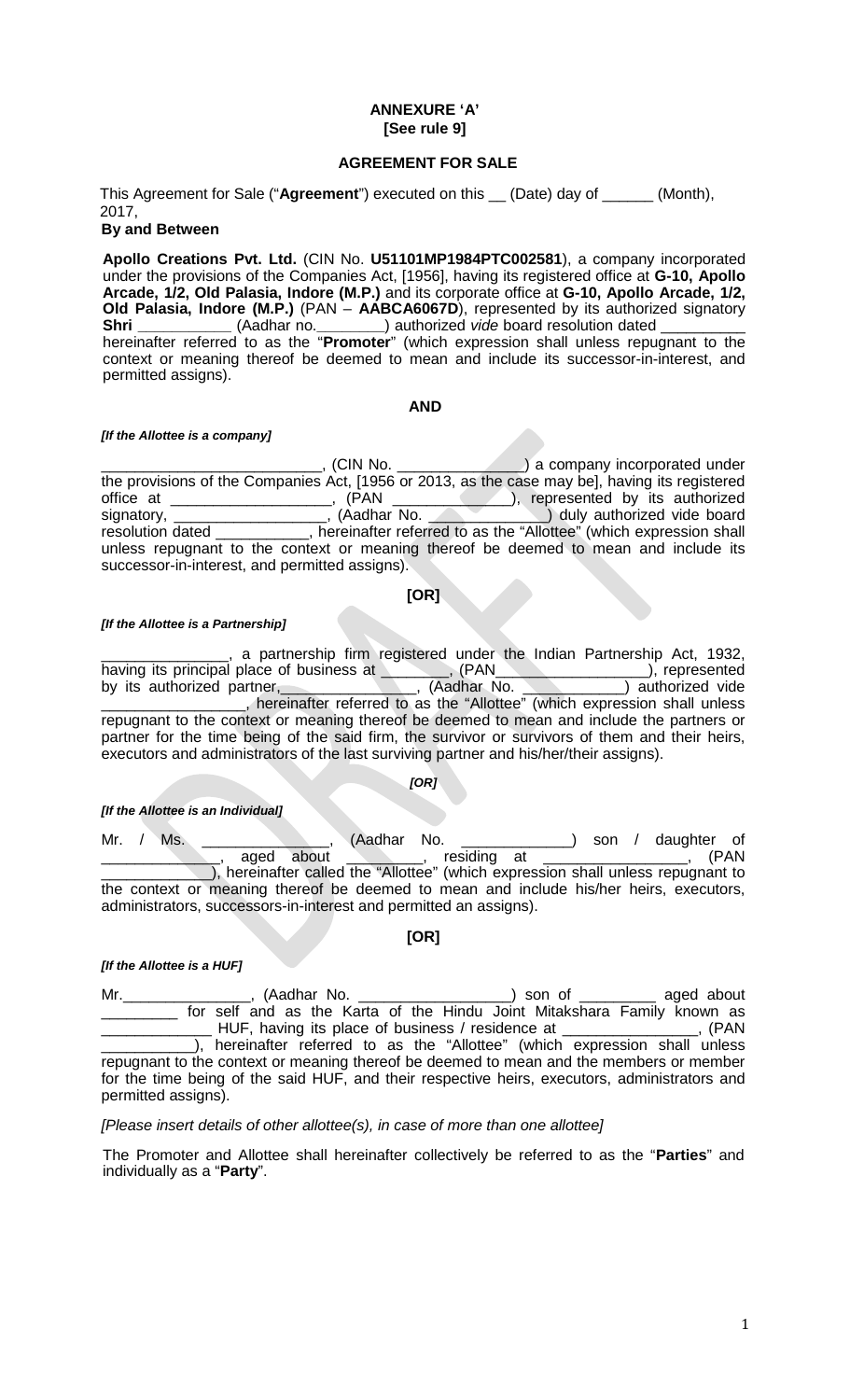#### **Note:**

For the purpose of this Agreement for Sale, unless the context otherwise requires-

- (a) "Act" means the Real Estate (Regulation and Development) Act, 2016 (16 of 2016);
- (b) "appropriate Government" means the Central Government;
- (c) "Rules" means the Real Estate (Regulation and Development) (General) Rules, 2016 made under the Real Estate (Regulation and Development) Act, 2016;
- (d) "Regulations" means the Regulations made under the Real Estate (Regulation and Development Act, 2016; (e) "section" means a section of the Act.
- (e) "Condominium/Association of allottees" means the association of the apartmentowners/holders / allottees as defined under and to be incorporated as per the provisions of the Madhya Pradesh Prakoshtha Swamitwa Adhiniyam and more particularly described in the Prakoshtha Declaration of the building/project duly registered before the Office of the Sub-Registrar.

# **WHEREAS:**

- A. The Promoter is the absolute and lawful owner of a piece of land totally admeasuring **7246.20** square meters situated at **Plot No. 1 (ONE) Rear Portion in Scheme No. 54, PU-4 (Commercial)** in, Tehsil & District **Indore** ("**Said Land**") *vide* sale deed(s) dated **06 February, 2015** registered as documents no. **A1/3987/2015** at the office of the Sub-Registrar, Indore;
- B. The Said Land is earmarked for the purpose of building a **Commercial** project, comprising of multistorey apartment building as per sanction plan, with **Three Basements for covered parking, utilities and services, One Service Floor for utilities and services, and Twelve Floors (Ground (Including Mezzanine) and Eleven Upper floors) all for commercial use** and the said project shall be known as **'Apollo Premier'** ("**Project**");
- C. The Promoter is fully competent to enter into this Agreement and all the legal formalities with respect to the right, title and interest of the Promoter regarding the Said Land on which Project is to be constructed have been completed;
- D. The **Indore Municipal Corporation (IMC)** has granted the commencement certificate **(Building Permission/Sanctioned Map)** to develop the Project *vide* approval dated **22.11.2014** bearing memo no. **4239/IMC/Z07/W36/2014** and revised vide approval dated **21.10.2015** bearing memo No. **3271/IMC/Z07/W29/2015**;
- E. The Promoter has obtained the final layout plan, sanctioned plan, specifications and approvals for the Project and also for the apartment, from the **Indore Municipal Corporation**. The Promoter agrees and undertakes that it shall not make any changes to these approved plans except in strict compliance with section 14 of the Act and other laws as applicable;
- F. The Promoter has registered the Project under the provisions of the Act with the **Madhya Pradesh** Real Estate Regulatory Authority at \_\_\_\_\_\_\_\_\_\_\_ on \_\_\_\_\_\_\_\_\_\_\_\_\_under registration no.
- G. The Allottee has been allotted apartment no. **\_\_\_\_** having carpet area of **\_\_\_\_** square feet, on the **\_\_\_\_\_\_\_** floor along with \_\_ no(s). (in words) of covered parking(s) situated in the second/third basement of the project as permissible under the applicable law and of pro rata share in the common areas/restricted common areas/limited common areas ("**Common Areas**") as defined under clause (n) of Section 2 of the Act (hereinafter referred to as the "**Apartment**" and as under the Prakoshtha Declaration, filed under the Madhya Pradesh Prakoshtha Swamitwa Adhiniyam, 2000, more particularly described in **Schedule A** and the floor plan of the apartment **is** annexed hereto and marked as **Schedule B**). The built-up area (i.e. the area including external walls) of the aforementioned apartment is Sq. Ft. and the Super-Built-up area of the apartment is Sq. Ft.
- H. The Parties have gone through all the terms and conditions set out in this Agreement and understood the mutual rights and obligations detailed herein;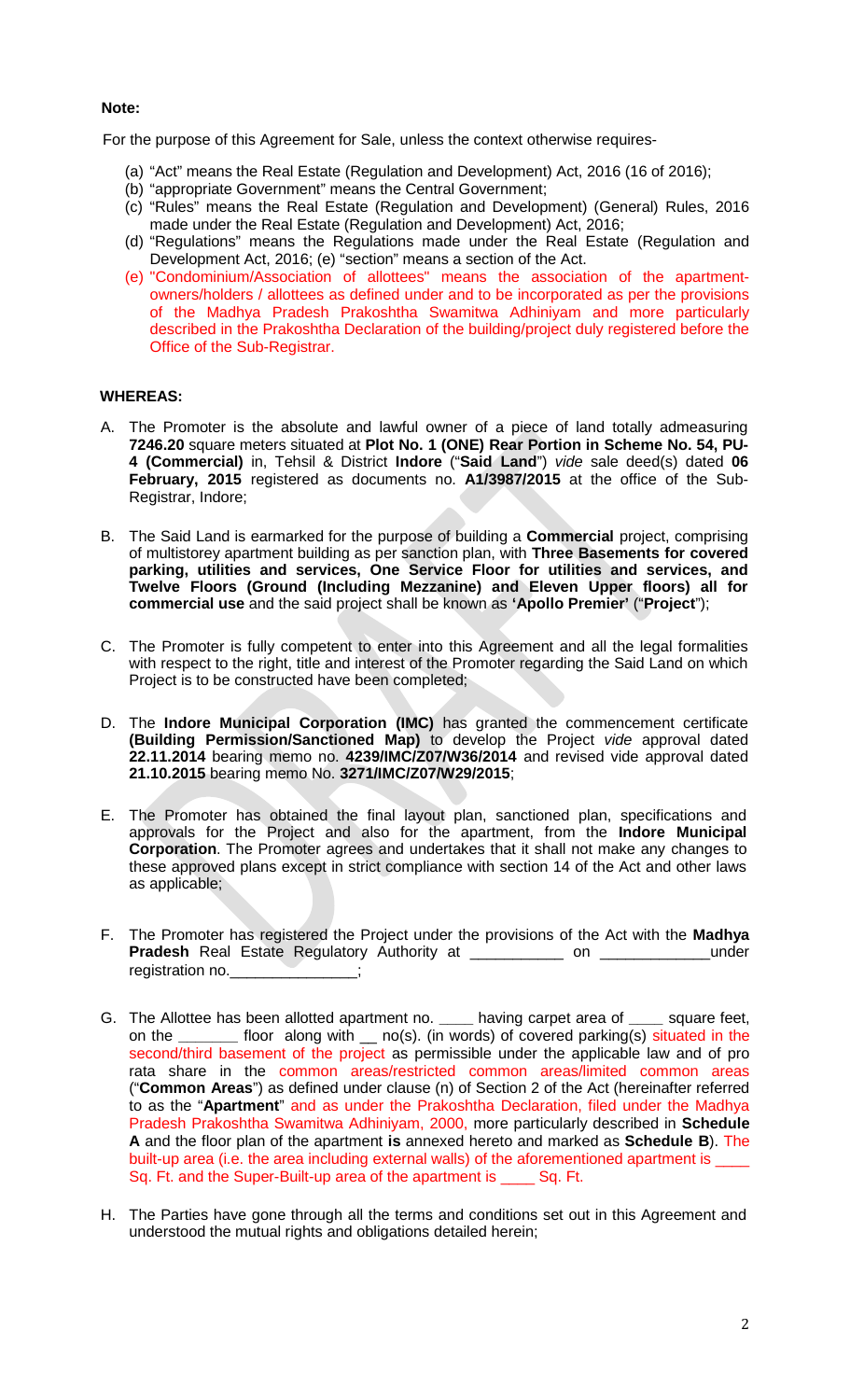- I. i. The Said Land is a part of IDA Scheme no. 54 PU-4. The Said Land was allotted on lease by the Indore Development Authority (IDA) which was further made freehold on 24/01/2015 registered vide registration No. A1/1330 before the office of the sub-registrar, Indore. The conditions mentioned therein shall be followed and maintained by all beneficiaries (including the allottees and association of allottees in the said project) of the said land, present or future.
	- ii. The promoter has executed and filed Prakoshtha Declaration under Madhya Pradesh Swamitva Adhiniyam, 2000 registered vide e-registration no. MP179142016A1173158 dated 22.03.2016 with the office of the sub-registrar, Indore. The allottee and the association of allottees, to be formed under this declaration and as per the provisions of the Madhya Pradesh Prakoshtha Swamitwa Adhiniyam, 2000, shall always adhere to the terms and conditions mentioned in this declaration. The allottee shall abide by the terms and conditions mentioned therein along with further revision/conditions/bye-laws as shall be framed by the promoter/association of allottees. This shall be referred to as "The Declaration" herein.
- J. The Parties hereby confirm that they are signing this Agreement with full knowledge of all the laws, rules, regulations, notifications, etc., applicable to the Project;
- K. The Parties, relying on the confirmations, representations and assurances of each other to faithfully abide by all the terms, conditions and stipulations contained in this Agreement and all applicable laws, are now willing to enter into this Agreement on the terms and conditions appearing hereinafter;
- L. In accordance with the terms and conditions set out in this Agreement and as mutually agreed upon by and between the Parties, the Promoter hereby agrees to sell and the Allottee hereby agrees to purchase the Apartment along with the covered parking as specified in para G hereinabove.

**NOW THEREFORE, in consideration of the mutual representations, covenants, assurances, promises and agreements contained herein and other good and valuable consideration, the Parties agree as follows:**

- **1. TERMS:**
- 1.1 Subject to the terms and conditions as detailed in this Agreement, the Promoter agrees to sell to the Allottee and the Allottee hereby agrees to purchase, the **Apartment** as specified in para G hereinabove.
- 1.2 The Basic Price for the Apartment based on the carpet area excluding all applicable taxes is Rs. \_\_\_\_ (Rupees \_\_\_\_\_ only)*, break up of which is as under :-*

Price breakup of Apartment no. \_\_\_ on Floor \_\_\_\_ at the Project APOLLO PREMIER

| <b>Description</b>                                                                                                                                  | Amount (in Rs.) |
|-----------------------------------------------------------------------------------------------------------------------------------------------------|-----------------|
| Price of Apartment including all external<br>development charges along with the<br>covered parking space(s) as specified in<br>Clause G hereinabove |                 |
| Cost of Exclusive Open terrace<br>admeasuring ______ Sq. Ft. (if applicable)                                                                        |                 |
| Cost of High Side HVAC System for<br>metering and supply of chilled-water to the<br>Said Apartment from central AC chillers                         |                 |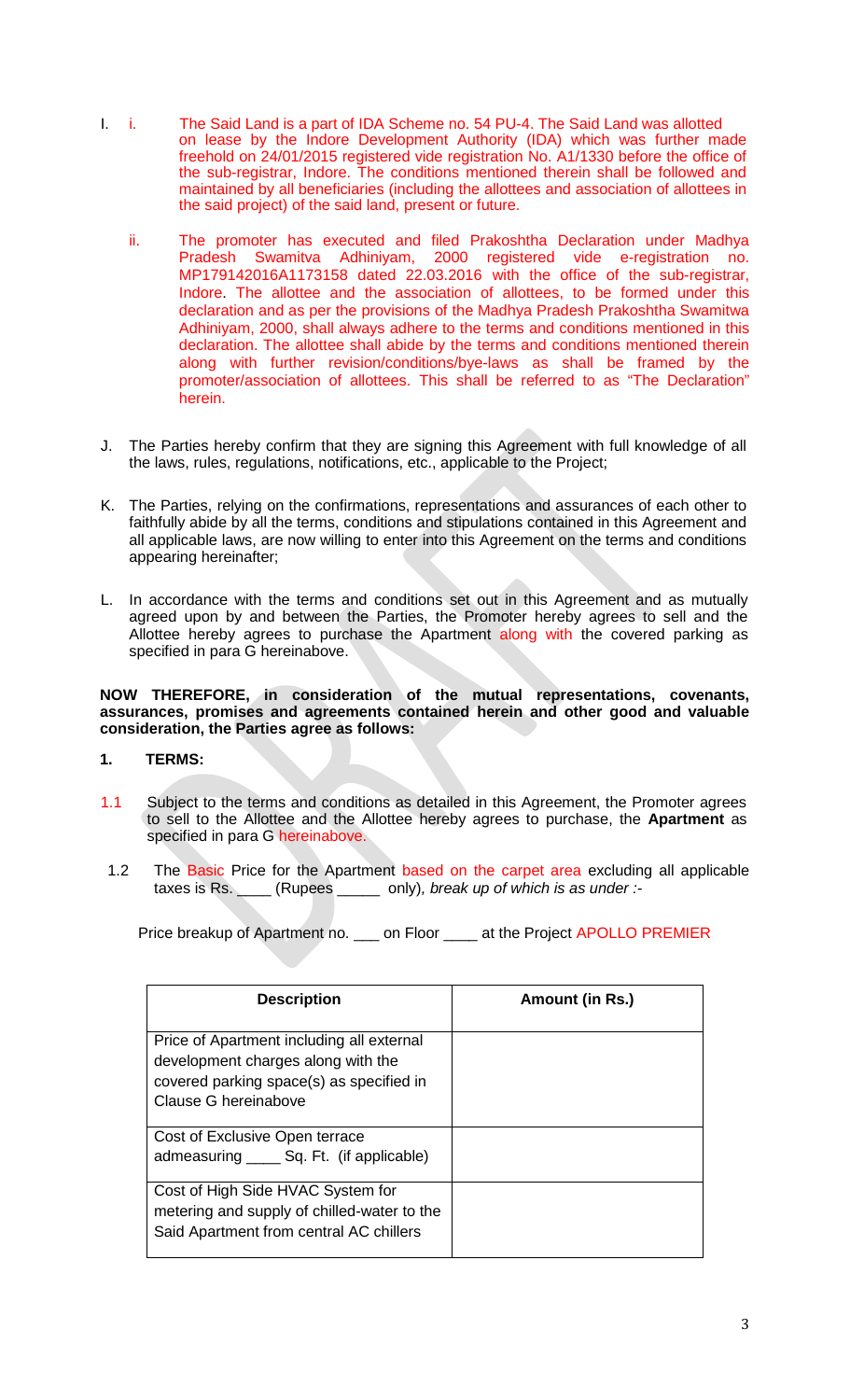| Cost of DG Connection to the said<br>apartment ( __ KW) (Optional) |  |
|--------------------------------------------------------------------|--|
| Price of Apartment (Excluding Taxes)                               |  |
| <b>Applicable Taxes (GST)</b>                                      |  |
| <b>Total Price (inclusive of all taxes)</b>                        |  |

So, the Total Price for the **Apartment** including all applicable taxes is **Rs. \_\_\_\_\_\_\_\_\_\_** (Rupees \_\_\_\_\_\_\_\_\_\_\_ only). The Planned carpet area of the apartment is \_\_\_\_ sq. ft., subject to actual measurement and to be dealt with in accordance with clause No. 1.7 contained hereinafter.

## **Explanation:**

- (i) The Total Price above includes the booking amount paid by the allottee to the Promoter towards the Apartment
- (ii) The Total Price above includes Taxes (consisting of tax paid or payable by the Promoter by way of Value Added Tax, Service Tax, and Cess or any other similar taxes which may be levied, in connection with the construction of the Project payable by the Promoter, by whatever name called) up to the date of handing over the possession of the apartment to the allottee and the project to the Association of Allottees or the competent authority, as the case may be, after obtaining the completion certificate:

Provided that in case there is any change / modification in the taxes, the subsequent amount payable by the allottee to the promoter shall, be increased/reduced based on such change / modification:

Provided further that if there is any increase in the taxes after the expiry of the scheduled date of completion of the project as per registration with the Authority, which shall include the extension of registration, if any, granted to the said project by the Authority, as per the Act, the same shall not be charged from the allottee;

- (iii) The Promoter shall periodically intimate as per schedule C contained hereinafter in writing to the Allottee, the amount payable as stated in (i) above and the Allottee shall make payment demanded by the Promoter within the time and in the manner specified therein. In addition, the Promoter shall provide to the Allottee the details of the taxes paid or demanded along with the acts/rules/notifications together with dates from which such taxes/levies etc. have been imposed or become effective;
- (iv) The Total Price of Apartment includes recovery of price of land, construction of [not only the Apartment but also] the Common Areas, internal development charges, external development charges, taxes, cost of providing electric wiring, electrical connectivity to the apartment, lift, water line and plumbing, tiles, doors, fire detection and firefighting equipment in the common areas, maintenance charges as per para 11 etc., more particularly described in Schedule D and Schedule E and includes cost for providing all other facilities, amenities and specifications to be provided within the Apartment and the Project.
- 1.3 The Total Price is escalation-free, save and except increases, which the Allottee hereby agrees to pay, due to increase because of development charges payable to the competent and/or development authority and/or any other increase in charges which may be levied or imposed by the competent or development authority from time to time, irrespective of the status of the apartment, whether registered or pending registration. The Promoter undertakes and agrees that while raising a demand on the Allottee for increase in development charges, cost/charges imposed by the competent authorities, the Promoter shall enclose the said notification/order/rule/regulation to that effect along with the demand letter being issued to the Allottee, which shall only be applicable on subsequent payments. Provided that if there is any new imposition or increase of any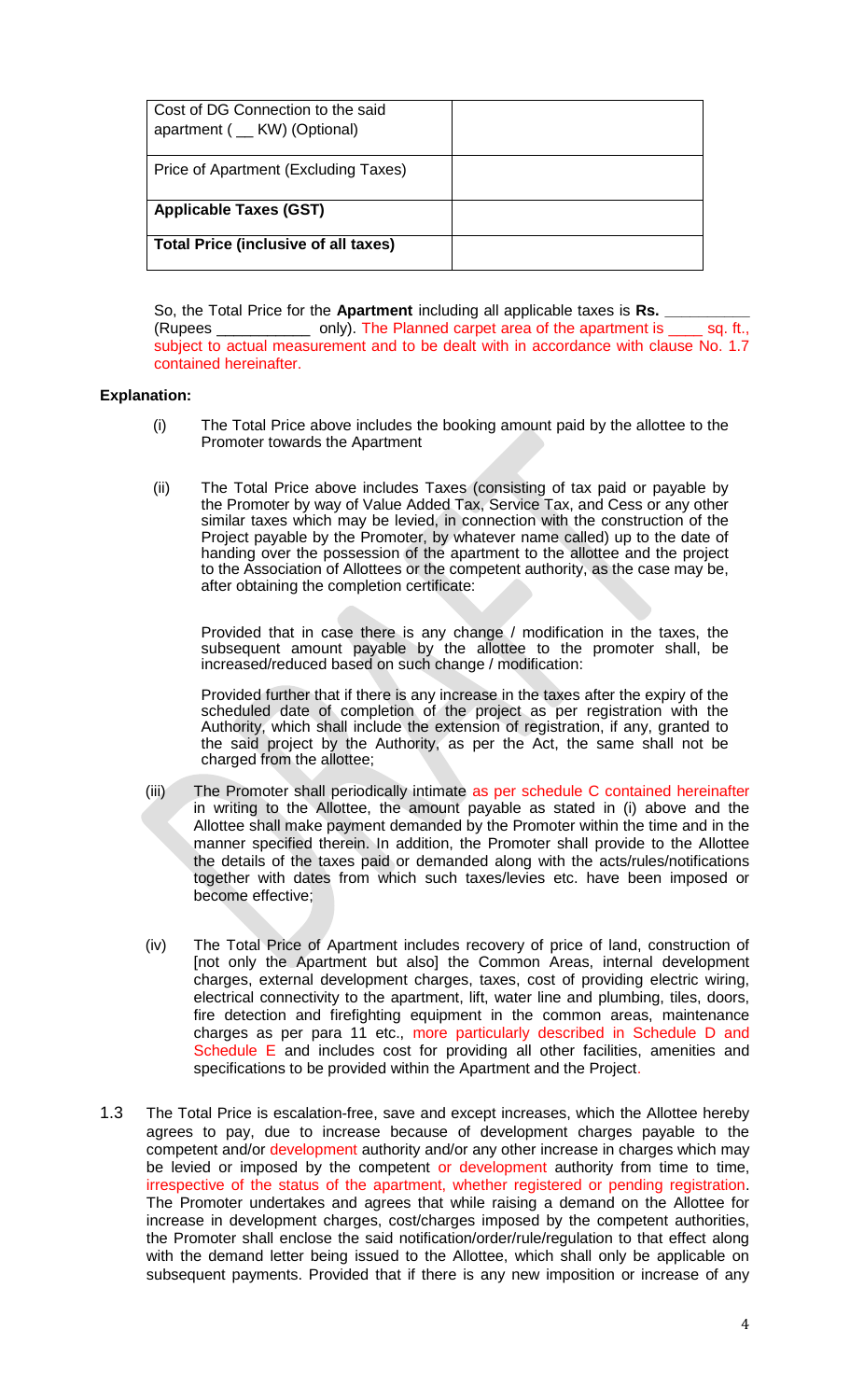development charges after the expiry of the scheduled date of completion of the project as per registration with the Authority, which shall include the extension of registration, if any, granted to the said project by the Authority, as per the Act, the same shall not be charged from the allottee.

The Allottee(s) shall make the payment as per the payment plan set out in **Schedule C** ("**Payment Plan**").

- 1.5 The Promoter may allow, in its sole discretion, a rebate for early payments of instalments payable by the Allottee by discounting such early payments @ \_\_\_\_\_ % per annum for the period by which the respective instalment has been preponed. The provision for allowing rebate and such rate of rebate shall not be subject to any revision/withdrawal, once granted to an Allottee by the Promoter.
- 1.6 It is agreed that the Promoter shall not make any additions and alterations in the sanctioned plans, layout plans and specifications and the nature of fixtures, fittings and amenities described herein at Schedule 'D' and Schedule 'E' (which shall be in conformity with the advertisement, prospectus etc., on the basis of which sale is effected) in respect of the apartment, or building, as the case may be, without the previous written consent of the Allottee as per the provisions of the Act. Provided that the Promoter may make such minor additions or alterations as may be required by the Allottee, or such minor changes or alterations as per the provisions of the Act.
- 1.7 The Promoter shall confirm to the final carpet area that has been allotted to the Allottee after the construction of the Building is complete and the occupancy certificate/completion certificate\* is granted by the competent authority, by furnishing details of the changes, if any, in the carpet area. The total price payable for the carpet area shall be recalculated upon confirmation by the Promoter. If there is reduction in the carpet area then the Promoter shall refund the excess money paid by Allottee within forty-five days with annual interest at the rate prescribed in the Rules, from the date when such an excess amount was paid by the Allottee. If there is any increase in the carpet area, which is not more than three percent of the carpet area of the apartment, allotted to Allottee, the Promoter may demand that from the Allottee as per the next milestone of the Payment Plan as provided in **Schedule C**. All these monetary adjustments shall be made at the same rate per square feet as agreed in para 1.2 of this Agreement.
- 1.8 Subject to para 9.3 the Promoter agrees and acknowledges, the Allottee shall have the right to the Apartment as mentioned below:
	- (i) The Allottee shall have exclusive ownership of the Apartment
	- (ii) The Allottee shall also have undivided proportionate share in the Common Areas. Since the share/interest of Allottee in the Common Areas is undivided and cannot be divided or separated, the Allottee shall use the Common Areas along with other occupants, maintenance staff etc., without causing any inconvenience or hindrance to them. It is clarified that the promoter shall hand over the common areas to the Association of Allottees, to be framed & governed as per the provisions of the Madhya Pradesh Prakoshtha Swamitwa Adhiniyam, 2000 and as per the provisions of the declaration filed under this act referred to as "The Declaration", after duly obtaining the completion certificate from the competent authority as provided in the Act;
	- (iii) That the computation of the price of the Apartment includes recovery of price of land, construction of [not only the Apartment but also] the Common Areas, internal development charges, external development charges, taxes, cost of providing electric wiring, electrical connectivity to the apartment, lift, water line and plumbing, tiles, doors, fire detection and firefighting equipment in the common areas, maintenance charges as per para 11 etc., more particularly described in Schedule D and Schedule E and includes cost for providing all other facilities, amenities and specifications to be provided within the Apartment and the Project;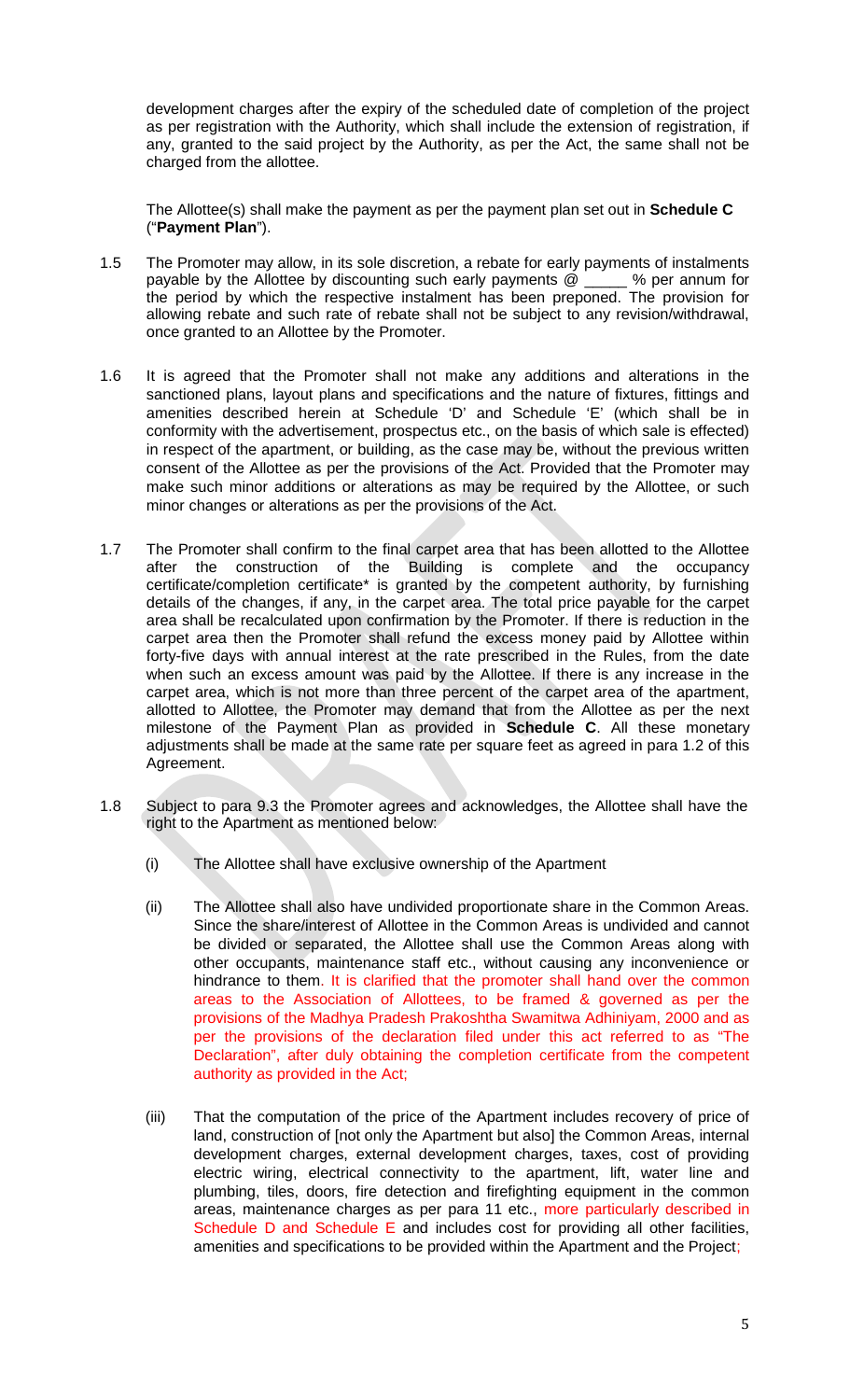- (iv) The Allottee has the right to visit the project site to assess the extent of development of the project and his apartment, as the case may be.
- 1.9 It is made clear by the Promoter and the Allottee agrees that the Apartment along with **\_\_\_\_ no(s). (\_\_\_\_\_ in words)** covered parking shall be treated as a single indivisible apartment for all purposes. It is agreed that the Project is an independent, self-contained Project covering the said Land and is not a part of any other project or zone and shall not form a part of and/or linked/combined with any other project in its vicinity or otherwise except for the purpose of integration of infrastructure for the benefit of the Allottee.

It is clarified that Project's facilities and amenities shall be available only for use and enjoyment of the Allottees of the Project.

- 1.10 The Promoter agrees to pay all outgoings before transferring the physical possession of the apartment to the Allottees, which it has collected from the Allottees, for the payment of outgoings (including land cost, ground rent, municipal or other local taxes, charges for water or electricity, maintenance charges, including mortgage loan and interest on mortgages or other encumbrances and such other liabilities payable to competent authorities, banks and financial institutions, which are related to the project). If the Promoter fails to pay all or any of the outgoings collected by it from the Allottees or any liability, mortgage loan and interest thereon before transferring the apartment to the Allottees, the Promoter agrees to be liable, even after the transfer of the property, to pay such outgoings and penal charges, if any, to the authority or person to whom they are payable and be liable for the cost of any legal proceedings which may be taken therefor by such authority or person.
- 1.11 The Allottee has paid a sum of Rs. (Rupees only) as booking amount being part payment towards the Total Price of the Apartment at the time of application

The receipt of which the Promoter hereby acknowledges and the Allottee hereby agrees to pay the remaining price of the Apartment as prescribed in the Payment Plan [**Schedule C]** as may be demanded by the Promoter within the time and in the manner specified therein:

Provided that if the allottee delays in payment towards any amount which is payable, he shall be liable to pay interest at the rate prescribed in the Rules.

## **2. MODE OF PAYMENT:**

Subject to the terms of the Agreement and the Promoter abiding by the construction milestones, the Allottee shall make all payments, on written demand by the Promoter, within the stipulated time as mentioned in the Payment Plan [**Schedule C]** through A/c Payee cheque/demand draft/bankers cheque or online payment (as applicable) in favour of 'Apollo Creations Pvt. Ltd.' payable at Indore (MP).

### **3. COMPLIANCE OF LAWS RELATING TO REMITTANCES:**

3.1 The Allottee, if resident outside India, shall be solely responsible for complying with the necessary formalities as laid down in Foreign Exchange Management Act, 1999, Reserve Bank of India Act, 1934 and the Rules and Regulations made thereunder or any statutory amendment(s) modification(s) made thereof and all other applicable laws including that of remittance of payment acquisition/sale/transfer of immovable properties in India etc. and provide the Promoter with such permission, approvals which would enable the Promoter to fulfil its obligations under this Agreement. Any refund, transfer of security, if provided in terms of the Agreement shall be made in accordance with the provisions of Foreign Exchange Management Act, 1999 or the statutory enactments or amendments thereof and the Rules and Regulations of the Reserve Bank of India or any other applicable law. The Allottee understands and agrees that in the event of any failure on his/her part to comply with the applicable guidelines issued by the Reserve Bank of India; he/she may be liable for any action under the Foreign Exchange Management Act, 1999 or other laws as applicable, as amended from time to time.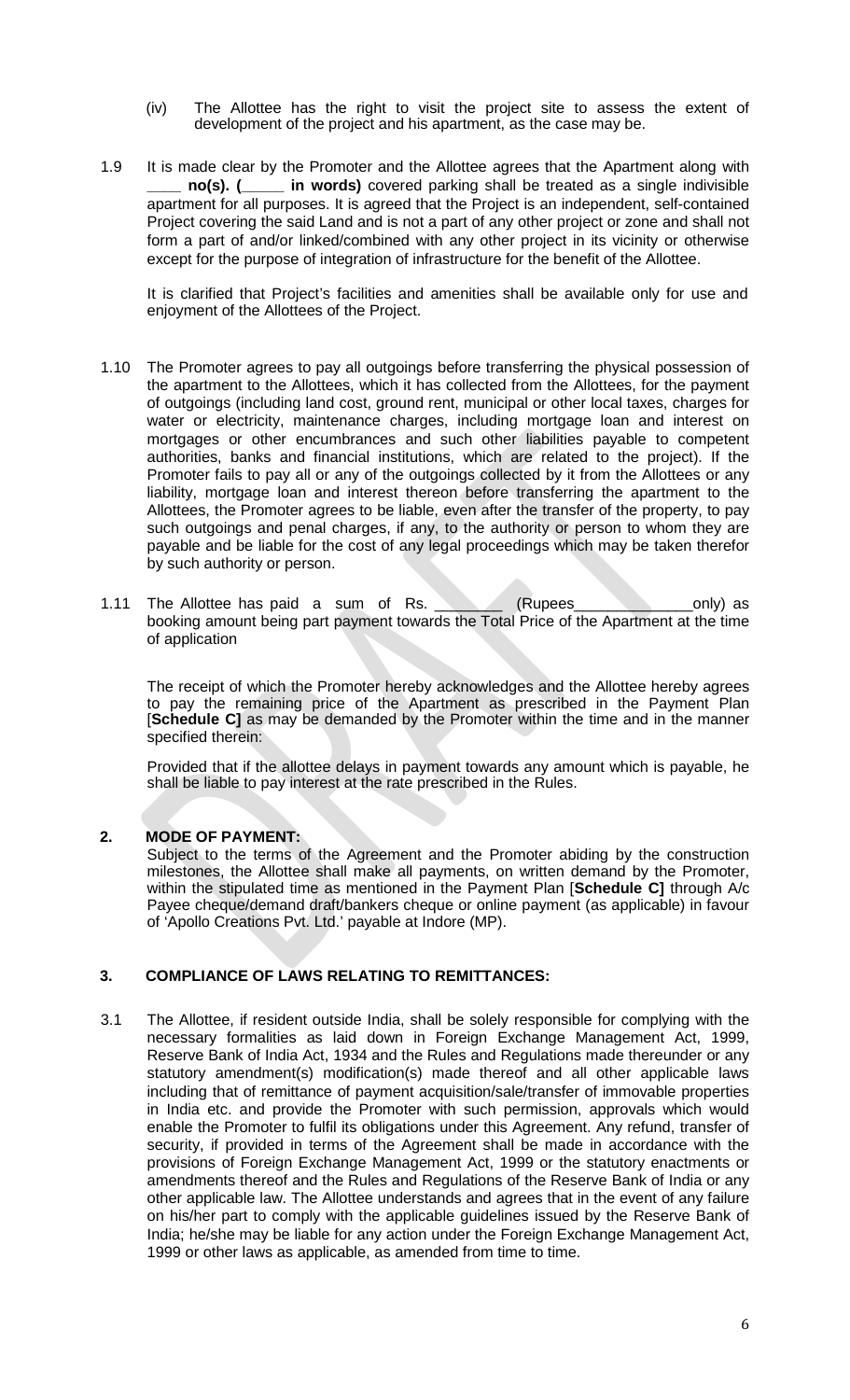3.2 The Promoter accepts no responsibility in regard to matters specified in para 3.1 above. The Allottee shall keep the Promoter fully indemnified and harmless in this regard. Whenever there is any change in the residential status of the Allottee subsequent to the signing of this Agreement, it shall be the sole responsibility of the Allottee to intimate the same in writing to the Promoter immediately and comply with necessary formalities if any under the applicable laws. The Promoter shall not be responsible towards any third party making payment/remittances on behalf of any Allottee and such third party shall not have any right in the application/allotment of the said apartment applied for herein in any way and the Promoter shall be issuing the payment receipts in favour of the Allottee only.

## **4. ADJUSTMENT/APPROPRIATION OF PAYMENTS:**

The Allottee authorizes the Promoter to adjust/appropriate all payments made by him/her under any head(s) of dues against lawful outstanding of the allottee against the Apartment, if any, in his/her name and the Allottee undertakes not to object/demand/direct the Promoter to adjust his payments in any manner.

### **5. TIME IS ESSENCE:**

The Promoter shall abide by the time schedule for completing the project as disclosed at the time of registration of the project with the Authority and towards handing over the Apartment to the Allottee and the common areas to the Association of Allottees or the competent authority, as the case may be.

### **6. CONSTRUCTION OF THE PROJECT/ APARTMENT:**

The Allottee has seen the proposed layout plan, specifications, amenities and facilities of the Apartment and accepted the floor plan, payment plan and the specifications, amenities and facilities [annexed along with this Agreement] which has been approved by the competent authority, as represented by the Promoter. The Promoter shall develop the Project in accordance with the said layout plans, floor plans and specifications, amenities and facilities. Subject to the terms in this Agreement, the Promoter undertakes to strictly abide by such plans approved by the competent Authorities and shall also strictly abide by the bye-laws, FAR and density norms and provisions prescribed by the **Madhya Pradesh Bhumi Vikas Niyam, 2012, Indore Development Plan, 2021 and MP Municipal Corporation Act, 1956** and shall not have an option to make any variation /alteration / modification in such plans, other than in the manner provided under the Act, and breach of this term by the Promoter shall constitute a material breach of the Agreement.

# **7. POSSESSION OF THE APARTMENT:**

7.1 **Schedule for possession of the said Apartment -** The Promoter agrees and understands that timely delivery of possession of the Apartment to the allottee and the common areas to the Association of Allottees or the competent authority, as the case may be, is the essence of the Agreement. The Promoter assures to hand over possession of the Apartment along with ready and complete common areas with all specifications, amenities and facilities of the project in place on **or before 28th February 2019**, unless there is delay or failure due to war, flood, drought, fire, cyclone, earthquake or any other calamity caused by nature affecting the regular development of the real estate project ("Force Majeure"). If, however, the completion of the Project is delayed due to the Force Majeure conditions then the Allottee agrees that the Promoter shall be entitled to the extension of time for delivery of possession of the Apartment, provided that such Force Majeure conditions are not of a nature, which make it impossible for the contract to be implemented. The Allottee agrees and confirms that, in the event it becomes impossible for the Promoter to implement the project due to Force Majeure conditions, then this allotment shall stand terminated and the Promoter shall refund to the Allottee the entire amount received by the Promoter from the allotment within 45 days from that date. The promoter shall intimate the allottee about such termination at least thirty days prior to such termination. After refund of the money paid by the Allottee, the Allottee agrees that he/ she shall not have any rights, claims etc. against the Promoter and that the Promoter shall be released and discharged from all its obligations and liabilities under this Agreement.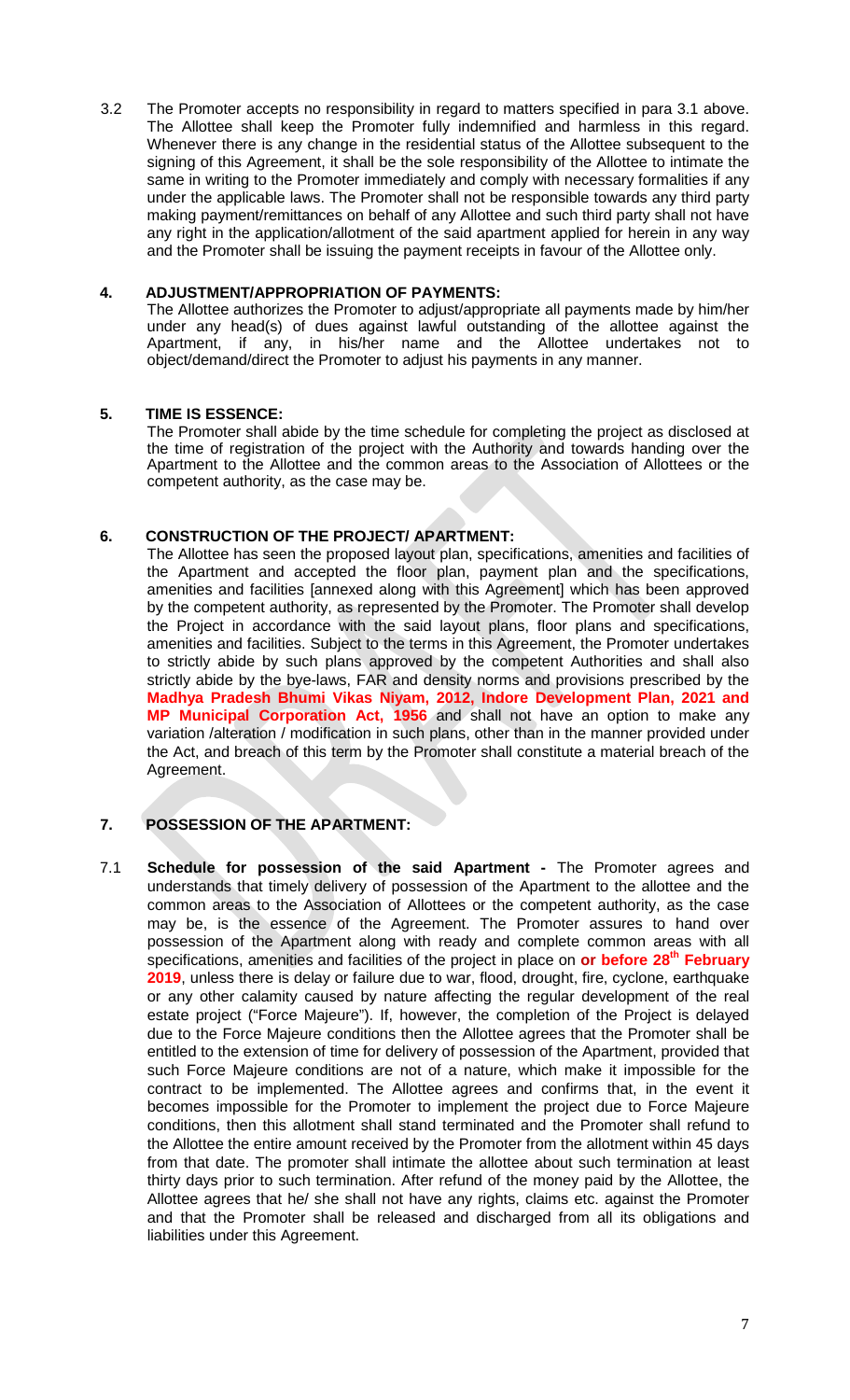- 7.2 **Procedure for taking possession** The Promoter, upon obtaining the occupancy certificate/completion certificate \* from the competent authority shall offer in writing the possession of the Apartment, to the Allottee in terms of this Agreement to be taken within two months from the date of issue of occupancy certificate/completion certificate. The Promoter agrees and undertakes to indemnify the Allottee in case of failure of fulfilment of any of the provisions, formalities, documentation on part of the Promoter. The Allottee, after taking possession, agree(s) to pay the maintenance charges as determined by the Promoter/Association of Allottees, as the case may be after the issuance of the completion certificate for the project. The promoter shall hand over the occupancy certificate/completion certificate of the apartment, as the case may be, to the allottee at the time of conveyance of the same.
- 7.3 **Failure of Allottee to take Possession of Apartment-** Upon receiving a written intimation from the Promoter as per para 7.2, the Allottee shall take possession of the Apartment from the Promoter by executing necessary indemnities, undertakings and such other documentation as prescribed in this Agreement, and the Promoter shall give possession of the Apartment to the allottee. In case the Allottee fails to take possession within the time provided in para 7.2, such Allottee shall continue to be liable to pay maintenance charges as specified in para 7.2.
- 7.4 **Possession by the Allottee -** After obtaining the occupancy certificate/completion certificate\* and handing over physical possession of the Apartment to the Allottees, it shall be the responsibility of the Promoter to hand over the necessary documents and plans, including common areas, to the Association of Allottees or the competent authority, as the case may be, as per the local laws.
- 7.5 **Cancellation by Allottee** The Allottee shall have the right to cancel/withdraw his allotment in the Project as provided in the Act:

Provided that where the allottee proposes to cancel/withdraw from the project without any fault of the promoter, the promoter herein is entitled to forfeit the booking amount paid for the allotment. The balance amount of money paid by the allottee shall be returned by the promoter to the allottee within 45 days of such cancellation.

7.6 **Compensation –** The Promoter shall compensate the Allottee in case of any loss caused to him due to defective title of the land, on which the project is being developed or has been developed, in the manner as provided under the Act and the claim for interest and compensation under this provision shall not be barred by limitation provided under any law for the time being in force.

Except for occurrence of a Force Majeure event, if the promoter fails to complete or is unable to give possession of the Apartment (i) in accordance with the terms of this Agreement, duly completed by the date specified in para 7.1; or (ii) due to discontinuance of his business as a developer on account of suspension or revocation of the registration under the Act; or for any other reason; the Promoter shall be liable, on demand to the Allottees, in case the Allottee wishes to withdraw from the Project, without prejudice to any other remedy available, to return the total amount received by him in respect of the Apartment, with interest at the rate prescribed in the Rules including compensation in the manner as provided under the Act within forty-five days of it becoming due. Provided that where if the Allottee does not intend to withdraw from the Project, the Promoter shall pay the Allottee interest at the rate prescribed in the Rules for every month of delay, till the handing over of the possession of the Apartment, which shall be paid by the promoter to the allottee within forty-five days of it becoming due.

## **8. REPRESENTATIONS AND WARRANTIES OF THE PROMOTER:**

The Promoter hereby represents and warrants to the Allottee as follows:

- (i) The Promoter has absolute, clear and marketable title with respect to the said Land; the requisite rights to carry out development upon the said Land and absolute, actual, physical and legal possession of the said Land for the Project;
- (ii) The Promoter has lawful rights and requisite approvals from the competent Authorities to carry out development of the Project;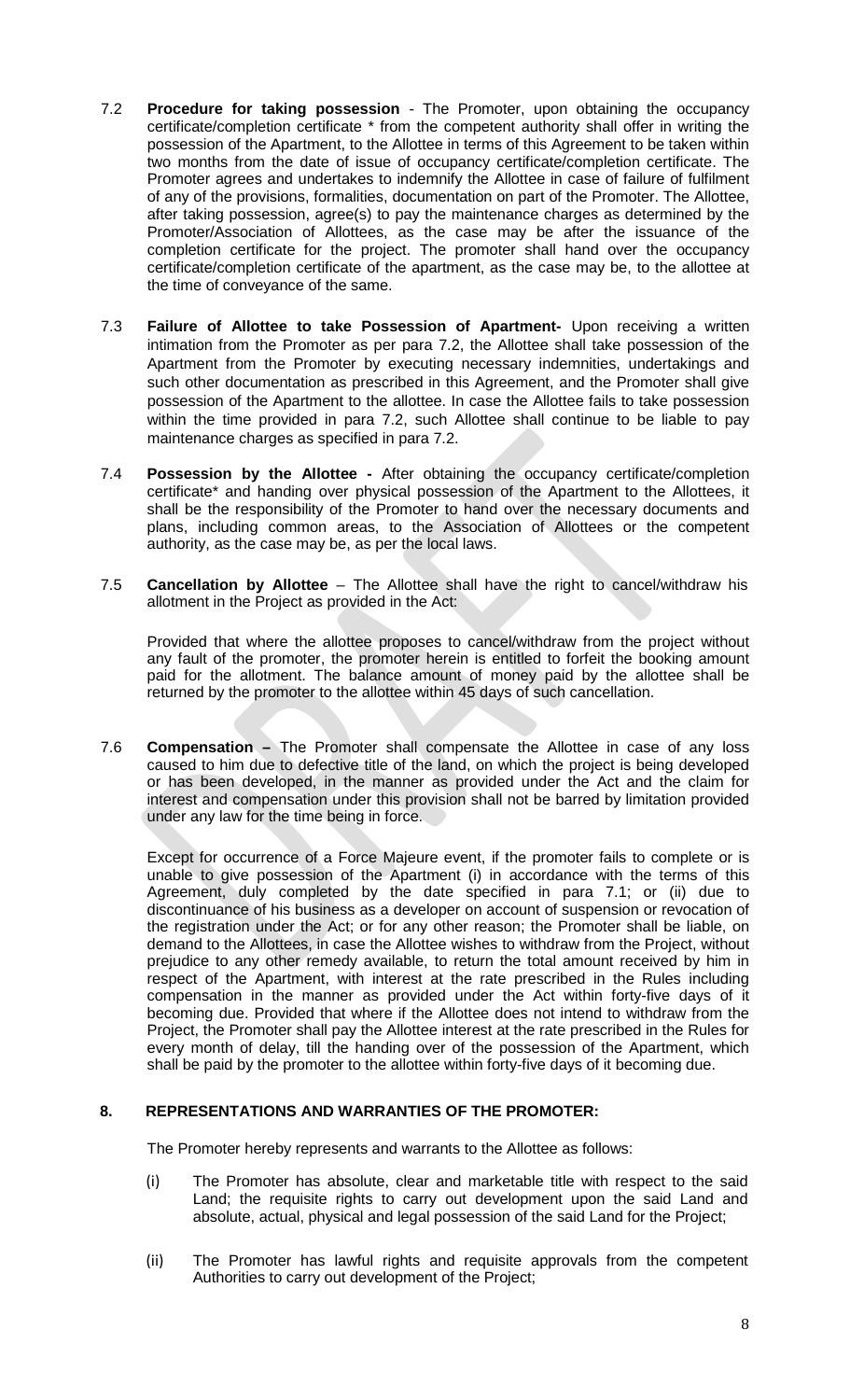- (iii) There are no encumbrances upon the said Land or the Project except as described in Para 18 hereinafter.
- (iv) There are no litigations pending before any Court of law or Authority with respect to the said Land, Project or the Apartment;
- (v) All approvals, licenses and permits issued by the competent authorities with respect to the Project, said Land and Apartment are valid and subsisting and have been obtained by following due process of law. Further, the Promoter has been and shall, at all times, remain to be in compliance with all applicable laws in relation to the Project, said Land, Building and Apartment and common areas;
- (vi) The Promoter has the right to enter into this Agreement and has not committed or omitted to perform any act or thing, whereby the right, title and interest of the Allottee created herein, may prejudicially be affected;
- (vii) The Promoter has not entered into any agreement for sale and/or development agreement or any other agreement / arrangement with any person or party with respect to the said Land, including the Project and the said Apartment which will, in any manner, affect the rights of Allottee under this Agreement;
- (viii) The Promoter confirms that the Promoter is not restricted in any manner whatsoever from selling the said Apartment to the Allottee in the manner contemplated in this Agreement;
- (ix) At the time of execution of the conveyance deed the Promoter shall handover lawful, vacant, peaceful, physical possession of the Apartment to the Allottee and the common areas to the Association of Allottees or the competent authority, as the case may be;
- (x) The Schedule Property is not the subject matter of any HUF and that no part thereof is owned by any minor and/or no minor has any right, title and claim over the Schedule Property;
- (xi) The Promoter has duly paid and shall continue to pay and discharge all governmental dues, rates, charges and taxes and other monies, levies, impositions, premiums, damages and/or penalties and other outgoings, whatsoever, payable with respect to the said project to the competent Authorities till the completion certificate has been issued and possession of apartment, or building, as the case may be, along with common areas (equipped with all the specifications, amenities and facilities) has been handed over to the allottee and the Association of Allottees or the competent authority, as the case may be;
- (xii) No notice from the Government or any other local body or authority or any legislative enactment, government ordinance, order, notification (including any notice for acquisition or requisition of the said property) has been received by or served upon the Promoter in respect of the said Land and/or the Project.

## **9. EVENTS OF DEFAULTS AND CONSEQUENCES:**

- 9.1 Subject to the Force Majeure clause, the Promoter shall be considered under a condition of Default, in the following events:
	- (i) Promoter fails to provide ready to move in possession of the Apartment to the Allottee within the time period specified in para 7.1 or fails to complete the project within the stipulated time disclosed at the time of registration of the project with the Authority. For the purpose of this para, 'ready to move in possession' shall mean that the apartment shall be in a habitable condition which is complete in all respects including the provision of all specifications, amenities and facilities, as agreed to between the parties, and for which occupation certificate and completion certificate, as the case may be, has been issued by the competent authority;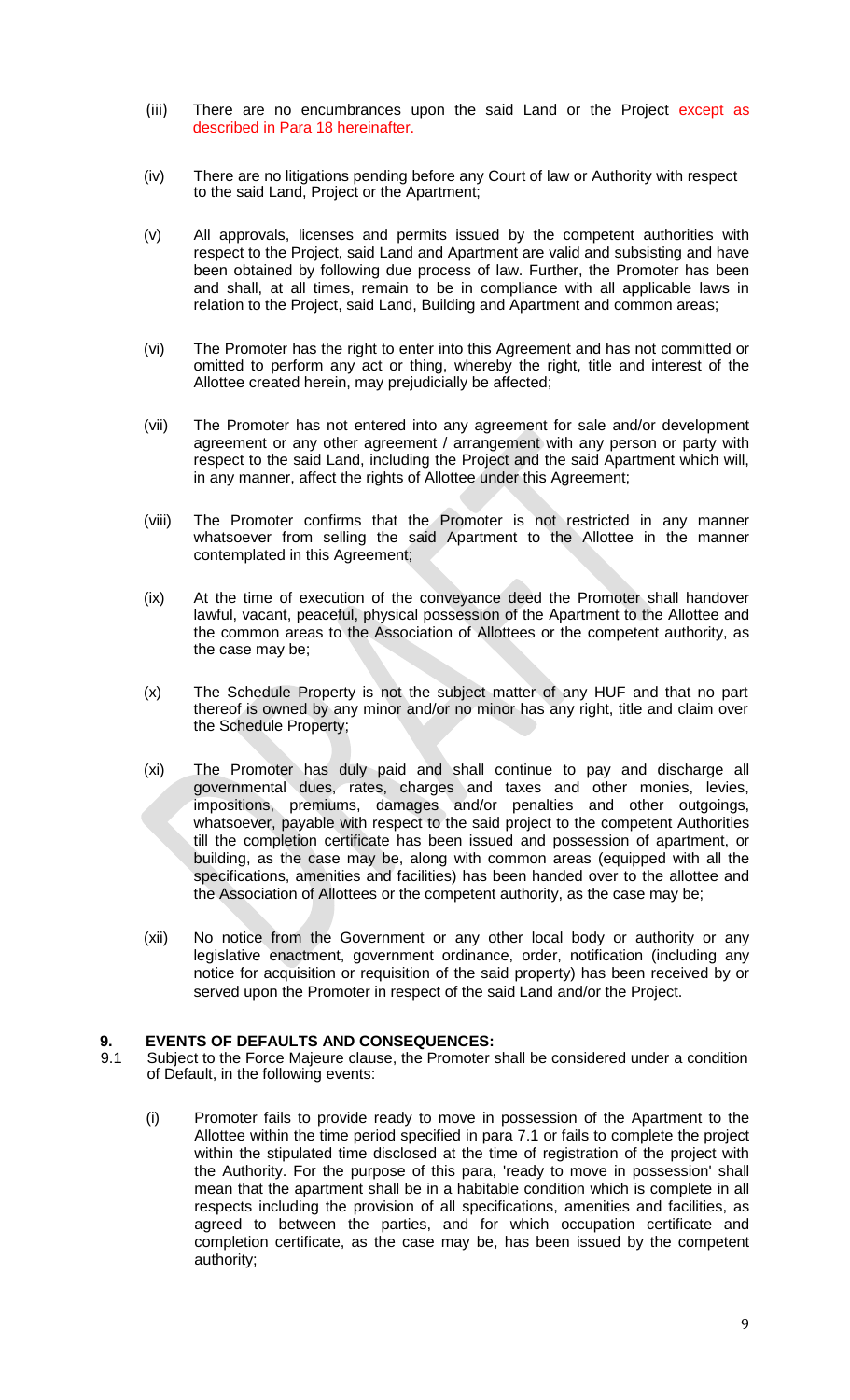- (ii) Discontinuance of the Promoter's business as a developer on account of suspension or revocation of his registration under the provisions of the Act or the rules or regulations made thereunder.
- 9.2 In case of Default by Promoter under the conditions listed above, Allottee is entitled to the following:
	- (i) Stop making further payments to Promoter as demanded by the Promoter. If the Allottee stops making payments, the Promoter shall correct the situation by completing the construction milestones and only thereafter the Allottee be required to make the next payment without any interest; or
	- (ii) The Allottee shall have the option of terminating the Agreement in which case the Promoter shall be liable to refund the entire money paid by the Allottee under any head whatsoever towards the purchase of the apartment, along with interest at the rate prescribed in the Rules within forty-five days of receiving the termination notice.

Provided that where an Allottee does not intend to withdraw from the project or terminate the Agreement, he shall be paid, by the promoter, interest at the rate prescribed in the Rules, for every month of delay till the handing over of the possession of the Apartment, which shall be paid by the promoter to the allottee within forty-five days of it becoming due.

- 9.3 The Allottee shall be considered under a condition of Default, on the occurrence of the following events:
	- (i) In case the Allottee fails to make payments for **two** consecutive demands made by the Promoter as per the Payment Plan annexed hereto, despite having been issued notice in that regard the allottee shall be liable to pay interest to the promoter on the unpaid amount at the rate prescribed in the Rules;
	- (ii) In case of Default by Allottee under the condition listed above continues for a period beyond **two** consecutive months after notice from the Promoter in this regard, the Promoter may cancel the allotment of the Apartment in favour of the Allottee and refund the money paid to him by the allottee by deducting the booking amount and the interest liabilities and this Agreement shall thereupon stand terminated. Provided that the promoter shall intimate the allottee about such termination at least thirty days prior to such termination.

## **10. CONVEYANCE OF THE SAID APARTMENT:**

The Promoter, on receipt of Total Price of the Apartment as per para 1.2 under the Agreement from the Allottee, shall execute a conveyance deed and convey the title of the Apartment together with proportionate indivisible share in the Common Areas within 3 months from the date of issuance of the occupancy certificate/completion certificate\* and the completion certificate, as the case may be, to the allottee. However, in case the Allottee fails to deposit the stamp duty and/or registration charges within the period mentioned in the notice, the Allottee authorizes the Promoter to withhold registration of the conveyance deed in his/her favour until payment of stamp duty and registration charges to the Promoter is made by the Allottee.

# **11. MAINTENANCE OF THE SAID BUILDING / APARTMENT / PROJECT:**

The Promoter shall be responsible to provide and maintain essential services in the Project until the taking over of the maintenance of the project by the Association of Allottees, within the period of time as specified herein & under this Act, upon the issuance of the completion certificate of the project. The cost of such maintenance has been included in the Total Price of the Apartment. However, if the Association of Allottees fails to take charge of maintenance of project within a period of six months from the date of completion certificate, then the promoter may continue maintenance of the project on actual cost basis. The monthly maintenance/ maintenance cost of which is to be borne by the allottee / apartmentholders.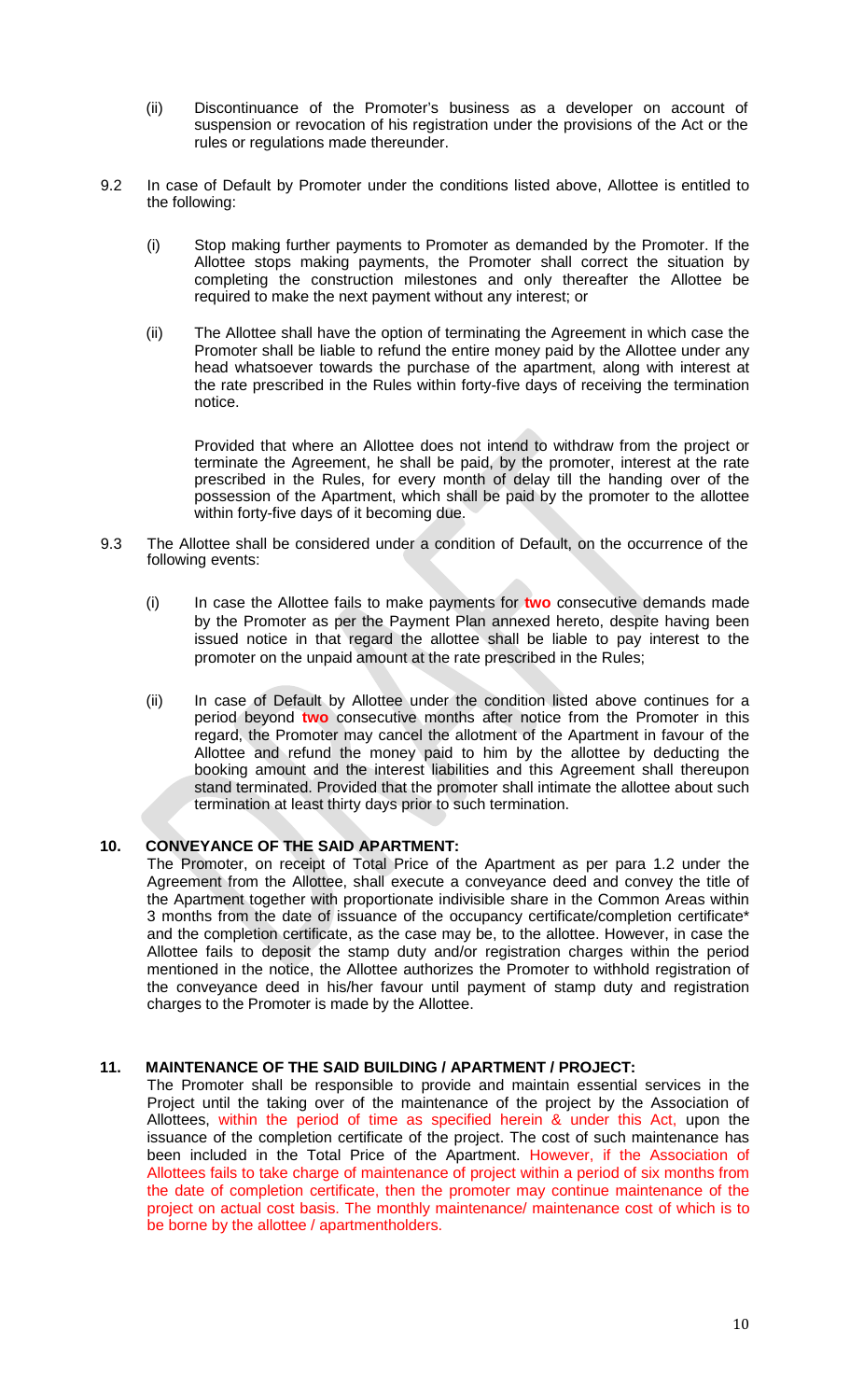### **12. DEFECT LIABILITY:**

It is agreed that in case any structural defect or any other defect in workmanship, quality or provision of services or any other obligations of the Promoter as per the agreement for sale relating to such development is brought to the notice of the Promoter within a period of 5 (five) years by the Allottee from the date of handing over possession, it shall be the duty of the Promoter to rectify such defects without further charge, within 30 (thirty) days, and in the event of Promoter's failure to rectify such defects within such time, the aggrieved Allottees shall be entitled to receive appropriate compensation in the manner as provided under the Act.

Provided that the defect liability mentioned herein this agreement shall be subject to the allottee not making any changes of whatsoever nature, whether structural or otherwise, or by way of relocation or by tempering or modification of any of the installed or provided components, facilities, fitments, finishes. Any breakage or damage, intentional or by negligence, subsequent to possession in the apartments or areas appurtenant to the apartment will not be covered under the defect liability.

Provided also that the benchmark of the workmanship shall be governed as specified in PWD norms and schedules. Any dispute relating to workmanship defect shall be resolved in light of these norms only.

Provided however that the warranty of the fitments, machines or products etc. for which there is a separate warranty rendered by the manufacturer / supplier of such fitments, machines or products etc. shall prevail & supersede any defect liability covered herein i.e. any such products, machines, fitments for which there is a separate warranty by its respective manufacturer / supplier, then the defect liability for such products/machines/fitments etc. shall be restricted and limited to the warranty liability provided by such manufacturer/supplier and the Promoter shall not at all be liable to provide any cure/cover over and above the terms and conditions of such respective warranties.

# **13. RIGHT TO ENTER THE APARTMENT FOR REPAIRS:**

The Promoter/maintenance agency/Association of Allottees shall have rights of unrestricted access of all Common Areas, garages/covered parking and parking spaces for providing necessary maintenance services and the Allottee agrees to permit the Association of Allottees and/or maintenance agency to enter into the Apartment or any part thereof, after due notice and during the normal working hours, unless the circumstances warrant otherwise, with a view to set right any defect.

#### **14. USAGE:**

Use of Basement and Service Areas: The basement(s) and service areas, if any, as located within **"Apollo Premier"** shall be earmarked for purposes such as parking spaces and services including but not limited to electric sub-station, transformer, DG set rooms, underground water tanks, pump rooms, maintenance and service rooms, firefighting pumps and equipment's etc. and other permitted uses as per sanctioned plans. The Allottee shall not be permitted to use the services areas and the basements in any manner whatsoever, other than those earmarked as parking spaces, and the same shall be reserved for use by the Association of Allottees formed by the Allottees for rendering maintenance services. It is expressly agreed herein that the usage of the common areas / restricted common areas / limited common areas and other areas, as defined herein or otherwise, shall be governed as per "The Declaration" filed under the Madhya Pradesh Prakoshtha Swamitwa Adhiniyam and terms and conditions contained therein.

### **15. GENERAL COMPLIANCE WITH RESPECT TO THE APARTMENT:**

15.1 Subject to para 12 above, the Allottee shall, after taking possession, be solely responsible to maintain the Apartment at his/her own cost, in good repair and condition and shall not do or suffer to be done anything in or to the Building, or the Apartment, or the staircases, lifts, common passages, corridors, circulation areas, atrium or the compound which may be in violation of any laws or rules of any authority or change or alter or make additions to the Apartment and keep the Apartment, its walls and partitions, sewers, drains, pipe and appurtenances thereto or belonging thereto, in good and tenantable repair and maintain the same in a fit and proper condition and ensure that the support, shelter etc. of the Building is not in any way damaged or jeopardized.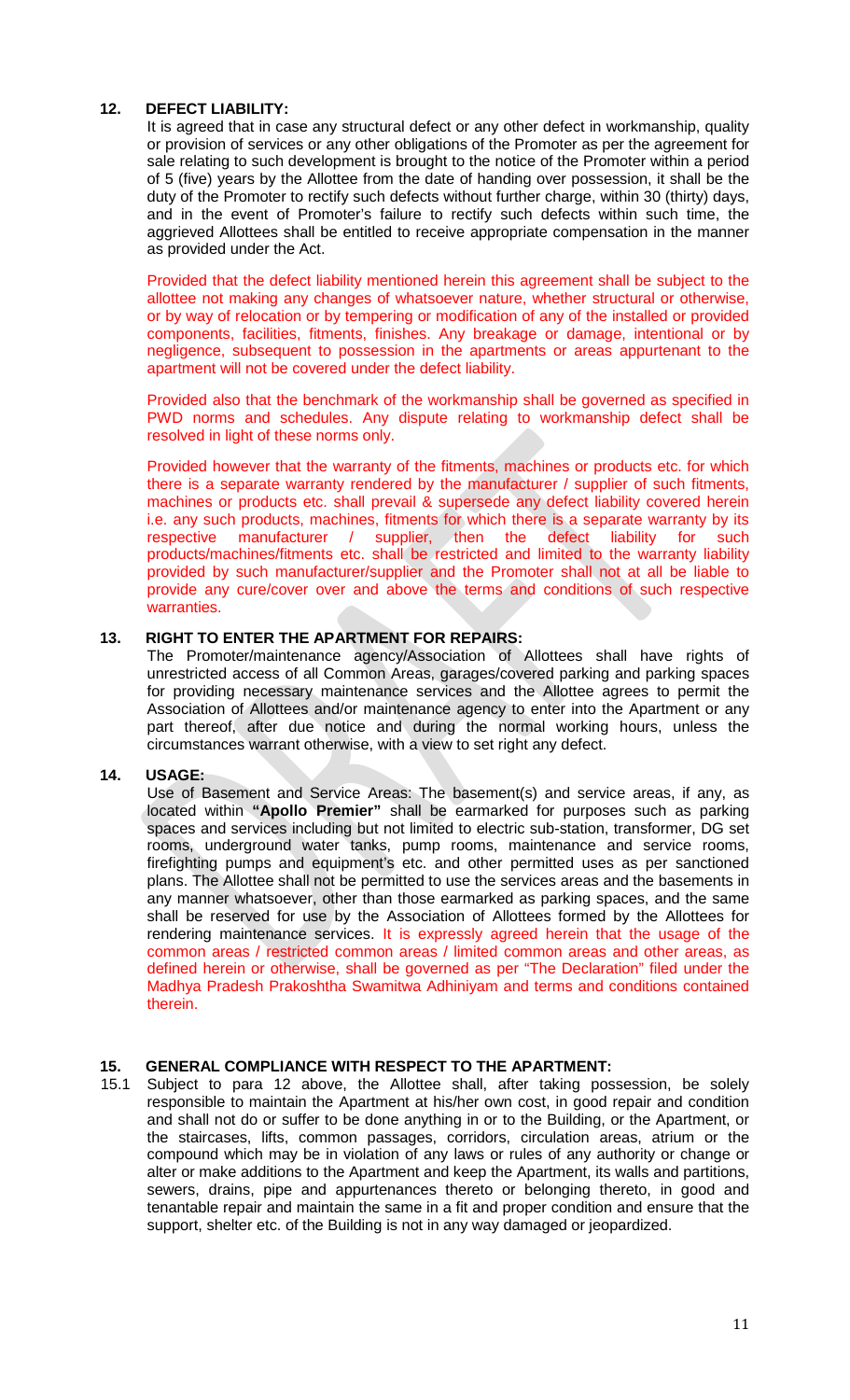- 15.2 The Allottee further undertakes, assures and guarantees that he/she would not put any sign-board / name-plate, neon light, publicity material or advertisement material etc. on the face / facade of the Building or anywhere on the exterior of the Project, buildings therein or Common Areas. The Allottees shall also not change the colour scheme of the outer walls or painting of the exterior side of the windows or carry out any change in the exterior elevation or design. Further, the Allottee shall not store any hazardous or combustible goods in the Apartment or place any heavy material in the common passages or staircase of the Building. The Allottee shall also not remove any wall, including the outer and load bearing wall of the Apartment.
- 15.3 The Allottee shall plan and distribute its electrical load in conformity with the electrical systems installed by the Promoter and thereafter the Association of Allottees and/or maintenance agency appointed by Association of Allottees. The Allottee shall be responsible for any loss or damages arising out of breach of any of the previously mentioned conditions.

### **16. COMPLIANCE OF LAWS, NOTIFICATIONS ETC. BY PARTIES:**

The Parties are entering into this Agreement for the allotment of an Apartment with the full knowledge of all laws, rules, regulations, notifications applicable to the project.

### **17. ADDITIONAL CONSTRUCTIONS:**

The Promoter undertakes that it has no right to make additions or to put up additional structure(s) anywhere in the Project after the building plan, layout plan, sanction plan and specifications, amenities and facilities has been approved by the competent authority(is) and disclosed, except for as provided in the Act.

### **18. PROMOTER SHALL NOT MORTGAGE OR CREATE A CHARGE:**

After the Promoter executes this Agreement he shall not mortgage or create a charge on the [Apartment] and if any such mortgage or charge is made or created then notwithstanding anything contained in any other law for the time being in force, such mortgage or charge shall not affect the right and interest of the Allottee who has taken or agreed to take such [Apartment. It is further declared that the Promoter has raised construction finance from HDFC Limited for the construction of the said project and the promoter warrants to get NOC for the said apartment from HDFC Ltd. prior to giving possession/registration of the said apartment.

## **19. APARTMENT OWNERSHIP ACT (OF THE RELEVANT STATE):**

The Promoter has assured the Allottees that the project in its entirety is in accordance with the provisions of the **Madhya Pradesh Prakoshtha Swamitva Adhiniyam, 2000**. The Promoter showing compliance of various laws/regulations as applicable in the state of Madhya Pradesh as follows:

- The promoter has filed Prakoshtha Declaration under Madhya Pradesh Swamitva Adhiniyam, 2000 registered vide e-registration no. MP179142016A1173158 dated 22.03.2016 with the office of the subregistrar, Indore.
- ii) Under this declaration, the promoter has made disclosures about the project "Apollo Premier" in respect of the built-up areas of the apartments, general common areas, limited common areas, restricted common areas, the facilities/amenities to be provided, and the manner in which the facilities and the general common areas and restricted common areas shall be utilized and managed. Further, the rights and obligations of the promoter, allottee, and the association of allottees have been categorically described and declared therein. Revision to this Prakoshtha Declaration shall be filed in due course disclosing the carpet areas of the respective units.
- iii) The allottee and the association of allottees shall always abide by "The Declaration" so filed and any objection or dissatisfaction in this regard shall be governed and settled only as per the provisions of the Madhya Pradesh Prakoshtha Swamitwa Adhiniyam, 2000.

## **20. BINDING EFFECT:**

Forwarding this Agreement to the Allottee by the Promoter does not create a binding obligation on the part of the Promoter or the Allottee until, firstly, the Allottee signs and delivers this Agreement with all the schedules along with the payments due as stipulated in the Payment Plan within 30 (thirty) days from the date of receipt by the Allottee and secondly, appears for registration of the same before the concerned Sub-Registrar Indore as and when intimated by the Promoter. If the Allottee(s) fails to execute and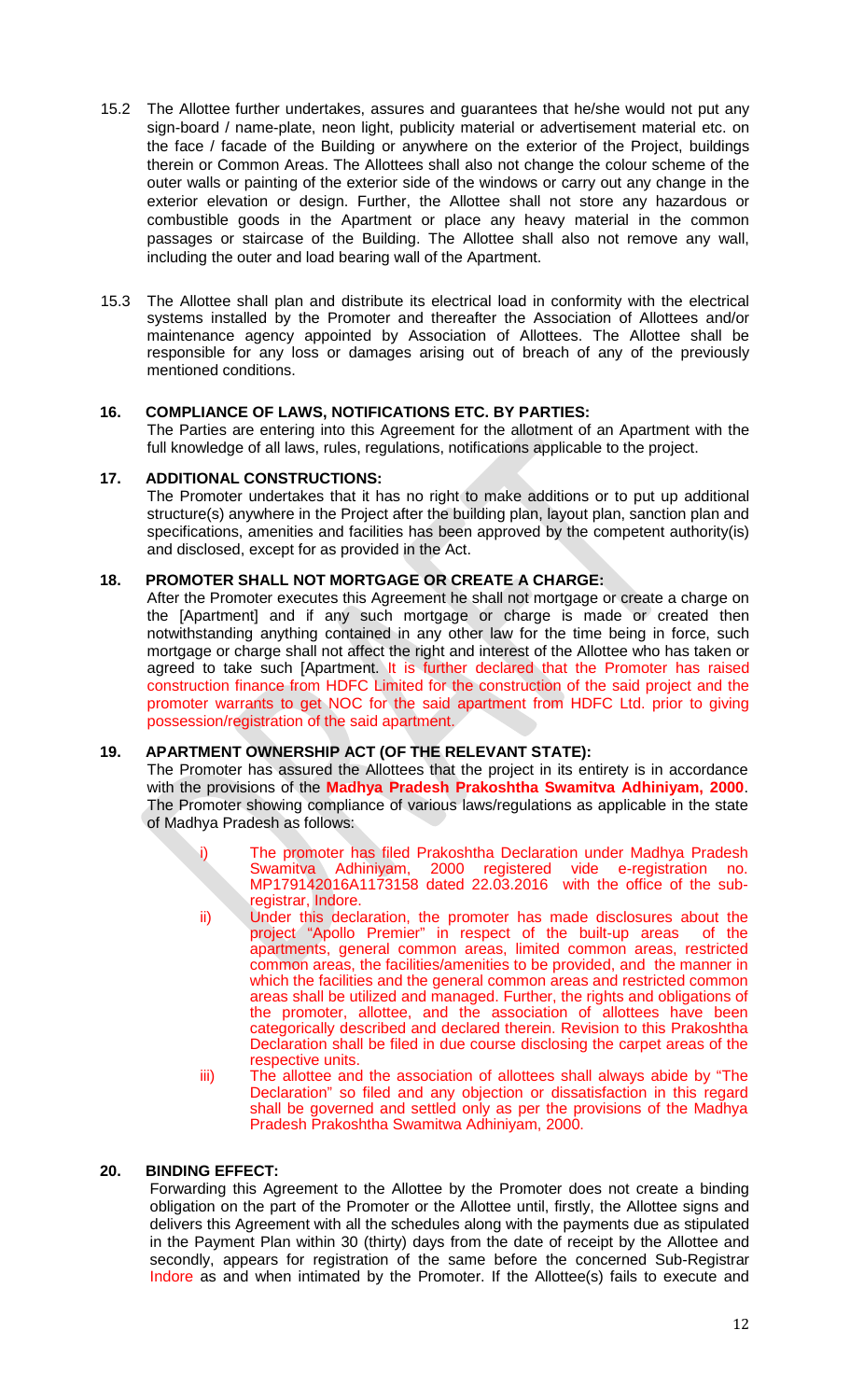deliver to the Promoter this Agreement within 30 (thirty) days from the date of its receipt by the Allottee and/or appear before the Sub-Registrar for its registration as and when intimated by the Promoter, then the Promoter shall serve a notice to the Allottee for rectifying the default, which if not rectified within 30 (thirty) days from the date of its receipt by the Allottee, application of the Allottee shall be treated as cancelled and all sums deposited by the Allottee in connection therewith including the booking amount shall be returned to the Allottee without any interest or compensation whatsoever.

### **21. ENTIRE AGREEMENT:**

This Agreement, along with its schedules, constitutes the entire Agreement between the Parties with respect to the subject matter hereof and supersedes any and all understandings, any other agreements, allotment letter, correspondences, arrangements whether written or oral, if any, between the Parties in regard to the said apartment.

### 22. **RIGHT TO AMEND:**

This Agreement may only be amended through written consent of the Parties.

#### **23. PROVISIONS OF THIS AGREEMENT APPLICABLE ON ALLOTTEE/**

### **SUBSEQUENT ALLOTTEES:**

It is clearly understood and so agreed by and between the Parties hereto that all the provisions contained herein and the obligations arising hereunder in respect of the Apartment and the Project shall equally be applicable to and enforceable against and by any subsequent Allottees of the Apartment, in case of a transfer, as the said obligations go along with the Apartment for all intents and purposes.

# **24. WAIVER NOT A LIMITATION TO ENFORCE:**<br>24.1 The Promoter may, at its sole option and discri

- The Promoter may, at its sole option and discretion, without prejudice to its rights as set out in this Agreement, waive the breach by the Allottee in not making payments as per the Payment Plan [Annexure C] including waiving the payment of interest for delayed payment. It is made clear and so agreed by the Allottee that exercise of discretion by the Promoter in the case of one Allottee shall not be construed to be a precedent and /or binding on the Promoter to exercise such discretion in the case of other Allottees.
- 24.2 Failure on the part of the Parties to enforce at any time or for any period of time the provisions hereof shall not be construed to be a waiver of any provisions or of the right thereafter to enforce each and every provision.

## **25. SEVERABILITY:**

If any provision of this Agreement shall be determined to be void or unenforceable under the Act or the Rules and Regulations made thereunder or under other applicable laws, such provisions of the Agreement shall be deemed amended or deleted in so far as reasonably inconsistent with the purpose of this Agreement and to the extent necessary to conform to Act or the Rules and Regulations made thereunder or the applicable law, as the case may be, and the remaining provisions of this Agreement shall remain valid and enforceable as applicable at the time of execution of this Agreement.

### **26. METHOD OF CALCULATION OF PROPORTIONATE SHARE WHEREVER REFERRED TO IN**

#### **THE AGREEMENT:**

Wherever in this Agreement it is stipulated that the Allottee has to make any payment, in common with other Allottee(s) in Project, the same shall be the proportion which the carpet area of the Apartment bears to the total carpet area of all the Apartments in the Project.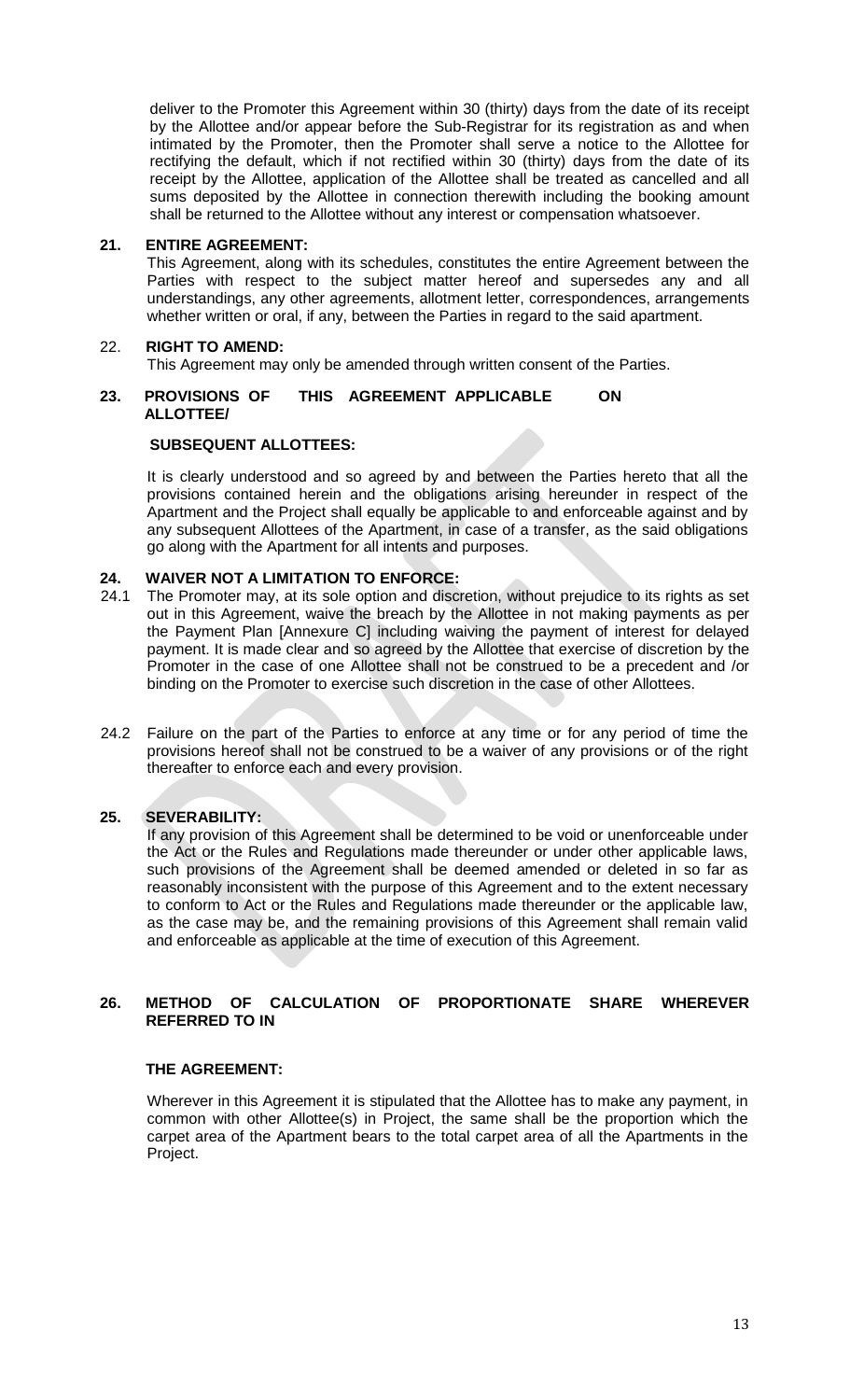### **27. FURTHER ASSURANCES:**

Both Parties agree that they shall execute, acknowledge and deliver to the other such instruments and take such other actions, in additions to the instruments and actions specifically provided for herein, as may be reasonably required in order to effectuate the provisions of this Agreement or of any transaction contemplated herein or to confirm or perfect any right to be created or transferred hereunder or pursuant to any such transaction.

#### **28. PLACE OF EXECUTION:**

The execution of this Agreement shall be complete only upon its execution by the Promoter through its authorized signatory at the Promoter's Office, or at some other place, which may be mutually agreed between the Promoter and the Allottee, in Indore after the Agreement is duly executed by the Allottee and the Promoter or simultaneously with the execution the said Agreement shall be registered at the office of the Sub-Registrar Indore (specify the address of the Sub-Registrar). Hence this Agreement shall be deemed to have been executed at Indore.

#### **29. NOTICES:**

That all notices to be served on the Allottee and the Promoter as contemplated by this Agreement shall be deemed to have been duly served if sent to the Allottee or the Promoter by Registered Post at their respective addresses specified below:

### ALLOTTEE:

Name of Allottee

\_\_\_\_\_\_\_\_\_\_\_\_\_\_\_\_\_ (Allottee Address)

**PROMOTER:**

# **M/s Apollo Creations Pvt. Ltd.**

**G-10, Apollo Arcade**

## **1/2, Old Palasia, Indore (M.P.)**

It shall be the duty of the Allottee and the Promoter to inform each other of any change in address subsequent to the execution of this Agreement in the above address by Registered Post failing which all communications and letters posted at the above address shall be deemed to have been received by the promoter or the Allottee, as the case may be.

#### **30. JOINT ALLOTTEES:**

That in case there are Joint Allottees all communications shall be sent by the Promoter to the Allottee whose name appears first and at the address given by him/her, which shall for all intents and purposes to consider as properly served on all the Allottees.

#### **31. SAVINGS:**

Any application letter, allotment letter, agreement, or any other document signed by the allottee, in respect of the apartment, prior to the execution and registration of this Agreement for Sale for such apartment, shall not be construed to limit the rights and interests of the allottee under the Agreement for Sale or under the Act or the rules or the regulations made thereunder.

#### **32. GOVERNING LAW:**

That the rights and obligations of the parties under or arising out of this Agreement shall be construed and enforced in accordance with the Act and the Rules and Regulations made thereunder including other applicable laws of India for the time being in force.

#### **33. DISPUTE RESOLUTION:**

All or any disputes arising out or touching upon or in relation to the terms and conditions of this Agreement, including the interpretation and validity of the terms thereof and the respective rights and obligations of the Parties, shall be settled amicably by mutual discussion, failing which the same shall be settled through the adjudicating officer appointed under the Act.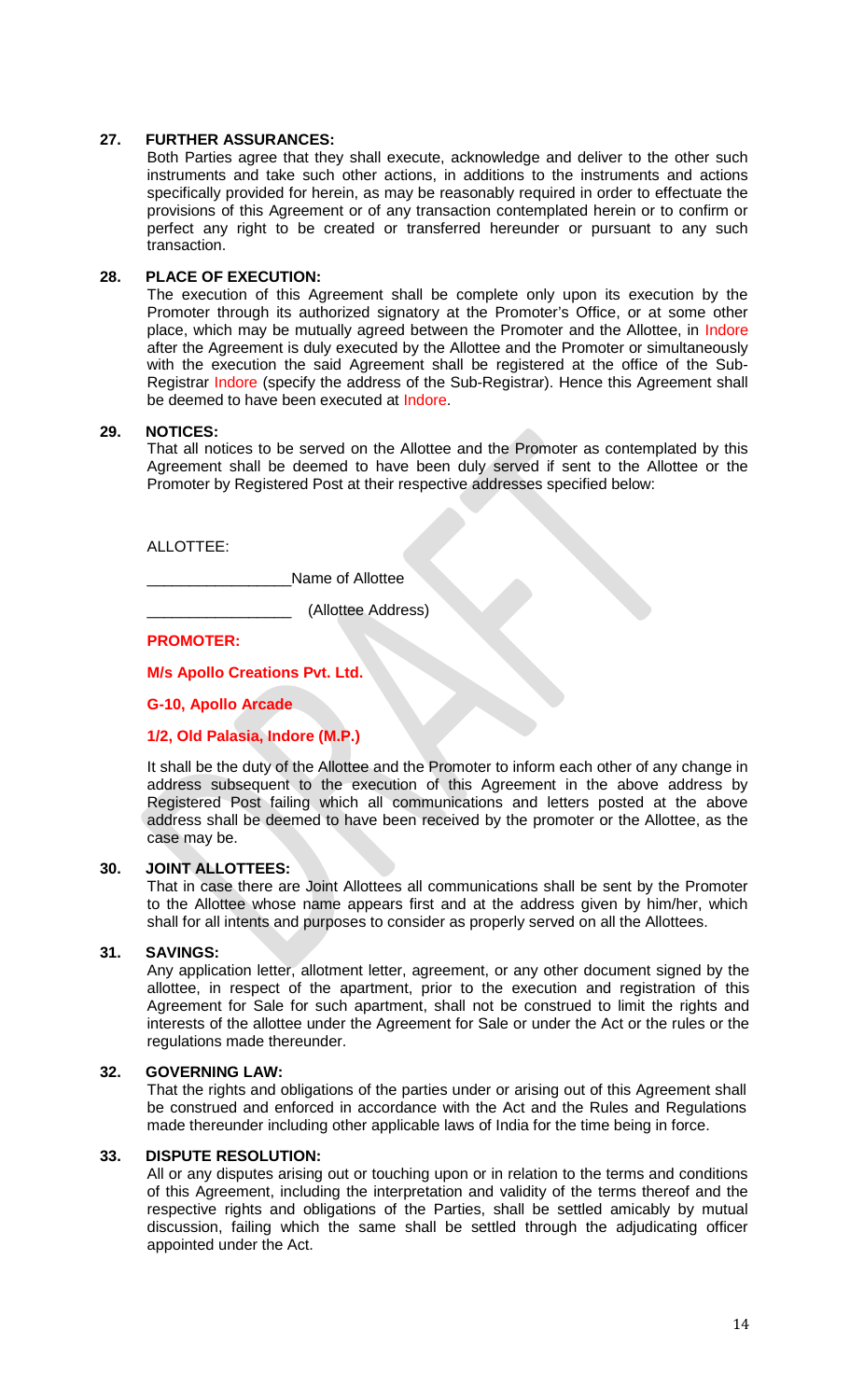34. The Allottee will be authorized, after complete payment as per clause No. 1.2 and registration of apartment in his name, for car parks in basement as described hereunder in **SCHEDULE 'A'**. This / these Car-parking Space/s will be for parking of cars for the personal use of the Allottee only. This authorization of parking is not valid for parking of commercial vehicles.

For the ease of parking management, the Allottees of the APARTMENTS situated on  $2^{nd}$ ,  $3^{rd}$ ,  $4^{th}$ ,  $5^{th}$  and  $6^{th}$  floors of the building APOLLO PREMIER will be allocated the authorized car parks in the Level – 3 basement of the building and the Allottees of the APARTMENTS situated on  $7<sup>th</sup>$ ,  $8<sup>th</sup>$ ,  $9<sup>th</sup>$ ,  $10<sup>th</sup>$  and  $11<sup>th</sup>$  floors of the building APOLLO PREMIER will be allocated the authorized car parks in the Level – 2 basement of the building. Additional authorized car park/s may be allotted in future subject to availability after the complete allotment, on request and subject to terms & conditions of allotment prevailing at that time. For the ease of parking management, the entitlement of number of car park/s will be based on the built-up area of the APARTMENT being allotted as per table below:

| Sr. No. | <b>Built-up Area Sq. Ft.</b> | <b>Car Park/s</b> |
|---------|------------------------------|-------------------|
|         | <b>Upto 1500</b>             | 01                |
| 2       | 1501 to 2500                 | 02                |
| 3       | 2501 to 3500                 | 03                |
|         | 3501 to 4500                 | 04                |

The Allottee also agree that he/she/they will use the Car Parking space(s) only for parking their personal vehicles and for no other purposes.

- 35. The applicable rate of interest in case of default by the Promoter or the Allottee for this allotment of the said apartment to the Allottee shall be **11%** (Eleven Percent).
- 36. If the consideration of the said apartment as per clause G hereinabove is Rs. 50,00,000/- (Rupees Fifty Lacs Only) or more, then The Allottee is liable to deduct tax (TDS) @ 1% of the amount of every installment/s paid to The promoter as per SCHEDULE – C contained herein (hereinafter referred to as the 1% TDS). In this regard, the Allotee hereby irrevocably agree and undertake to deposit the 1% TDS to the concerned authorities and the Allotee shall issue the 1% TDS Certificate to the Promoter with every such payment, simultaneously while making payment of the every such installment/s.
- 37. That, it is expressly agreed that the Allottee will be entitled to use the common areas/restricted common areas/limited common areas and facilities appurtenant with the said apartment and the nature, extent and description of such common areas/restricted common areas/limited common areas and facilities are set out in the Prakoshtha Declaration of the building U/s. Section 2 of the Madhya Pradesh Prakoshtha Swamitva Adhiniyam, 2000 and the usage thereof shall exclusively governed as per the provisions made in the Prakoshtha Declaration and the Madhya Pradesh Prakoshtha Swamitva Adhiniyam, 2000.

### **38. PROVISION FOR D.G. BACKUP FOR THE INTERNAL USAGE OF THE SAID APARTMENT BY THE ALLOTTEE (OPTIONAL):**

That, it is clearly agreed by The Allottee that he/she/they shall not install their own/exclusive generator backup and it is clearly understood that, there is a provision for installation of common generator sets for backup for all apartments in the building "APOLLO PREMIER". The allottees can avail the DG backup facility from the common DG sets on payment of Rs. 10000/- per KW/KVA of the desired DG load to the promoter.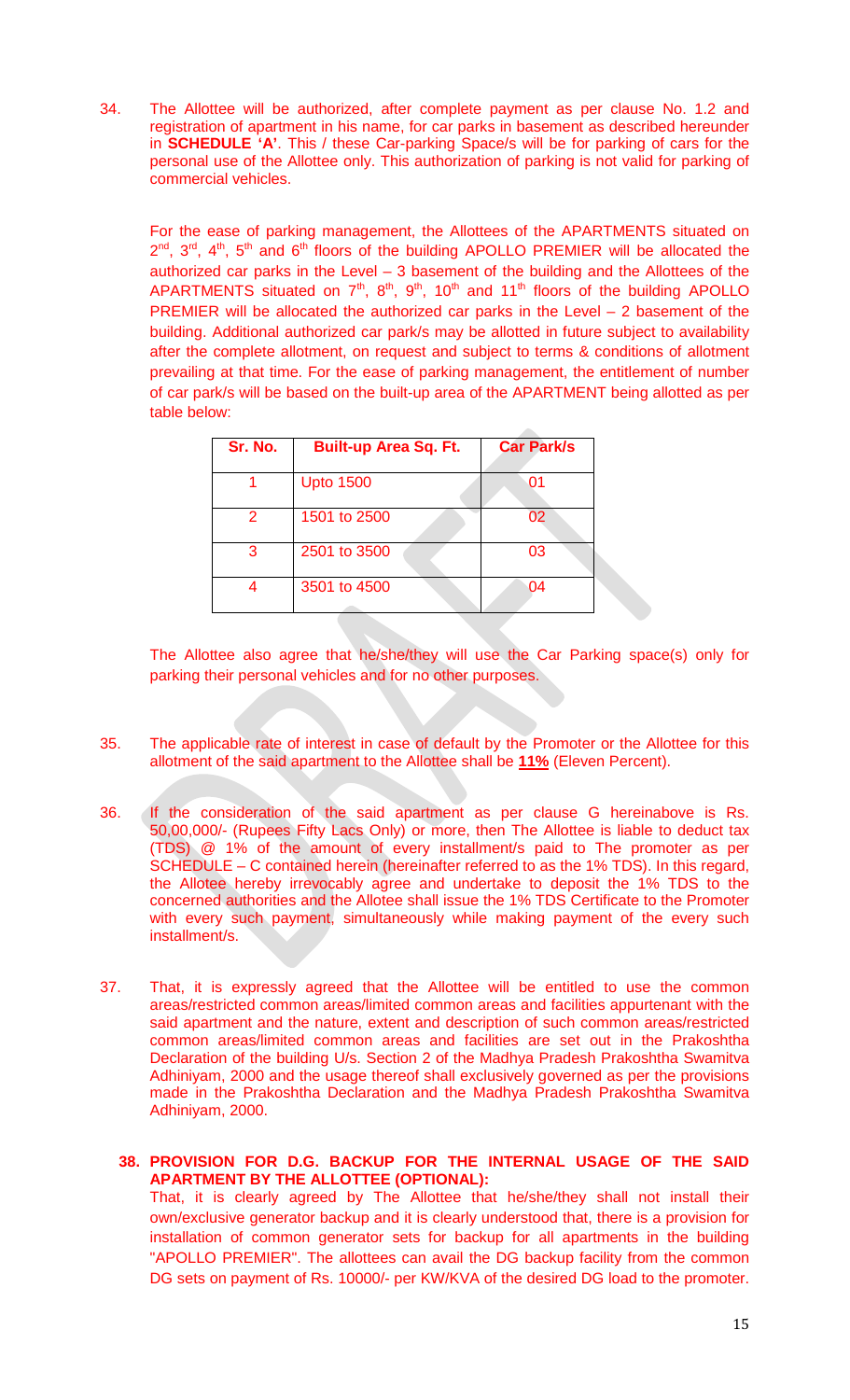However, the required load for DG set shall be requested & specified by Allottee at the time of taking possession of the apartment. The allottee shall be billed for the DG units consumed on the basis of per unit (KWH) rate based on the total variable and fixed monthly cost of the units produced, which shall be decided by the promoters/Association of Allottees. The allottee agree to pay his/her/their proportionate share of running and maintenance cost (fixed cost + variable cost) every month to the promoters/association of allottees, whosoever in charge of the maintenance of the building.

### 39. **AIR CONDITIONING FOR THE INTERNAL USAGE OF THE SAID APARTMENT BY THE ALLOTTEE :**

That, the office floors are provided with supply of chilled water for Air Conditioning on metered basis. Therefore the allottee/their successors-in-interest/occupier shall not install personal outdoor units separately as the Promoter is providing the chilled water supply system for air conditioning of the office floors. Chilled water shall be supplied at single point for the said apartment at a location specified by the consultants. Beyond this the allottee shall be responsible to carry on the line of chilled water within his apartment to the indoor units installed by the allottees at their own cost and expenses as per their interior layout.

The Allottee shall be billed for the chilled water consumed on actual consumption and metered basis (variable cost) and besides that the Allottee agrees to pay their proportionate share of running and maintenance cost (fixed cost) every month to the Promoter/Association of Allottees/Maintenance agency, whosoever in charge of such maintenance. It is further understood and agreed that all internal installation and the maintenance relating to the fan coil apartments, air handing apartments, internal ducting, drains, power supply etc. are the scope of the allottees and are not covered in the maintenance charges paid for the said apartment to the Promoters/Association of allottees and have to be carried out by the Allottee solely and exclusively at their own cost.

Similarly, provisions for installation of VRV outdoor units have been made at the service floor for the allottees of apartments/shops/showrooms etc. of the Ground Floor, mezzanine floor and the first floor.

#### 40. **CODE OF CONDUCT**:

The Promoter with a view to bind all the persons in whosoever's hand the said apartment/premises shall come does hereby agree, declare, confirm and covenant to abide by the Code of Conduct as annexed hereto as **ANNEXURE No. 1 (One)** and shall also ensure compliance thereof at all times**.** Further, the Promoter/ Association of Allottees, reserves the right to alter the terms of this Code of Conduct from time to time in the interest of the building APOLLO PREMIER and the Allottee(s) and/or its assigns/occupants shall have no objection to any such alterations to this Code of Conduct.

### 41. **THE ASSOCIATION OF ALLOTTEES :**

- (a) It is also understood and agreed by and between the parties hereto that the allottee shall join as member of the association of allottees and strictly abide by the rules, regulations and bye-laws of the association of allottees. The allottee shall pay to the association of allottees such amounts/charges as decided by the association of allottees from time to time. The allottee shall sign all necessary applications, memorandum, letters, documents and other papers and writings for the purpose of becoming a member of the association of allottees.
- (b) The common areas and facilities will include :
	- i. Land as mentioned in clause A hereinabove
	- ii. Fire Escape Staircase, firefighting equipments, installations & provisions.
	- iii. Entrance Lobby
	- iv. Driveway & ramps
	- v. Lifts including Service Lifts
	- vi. Basements & Service Floor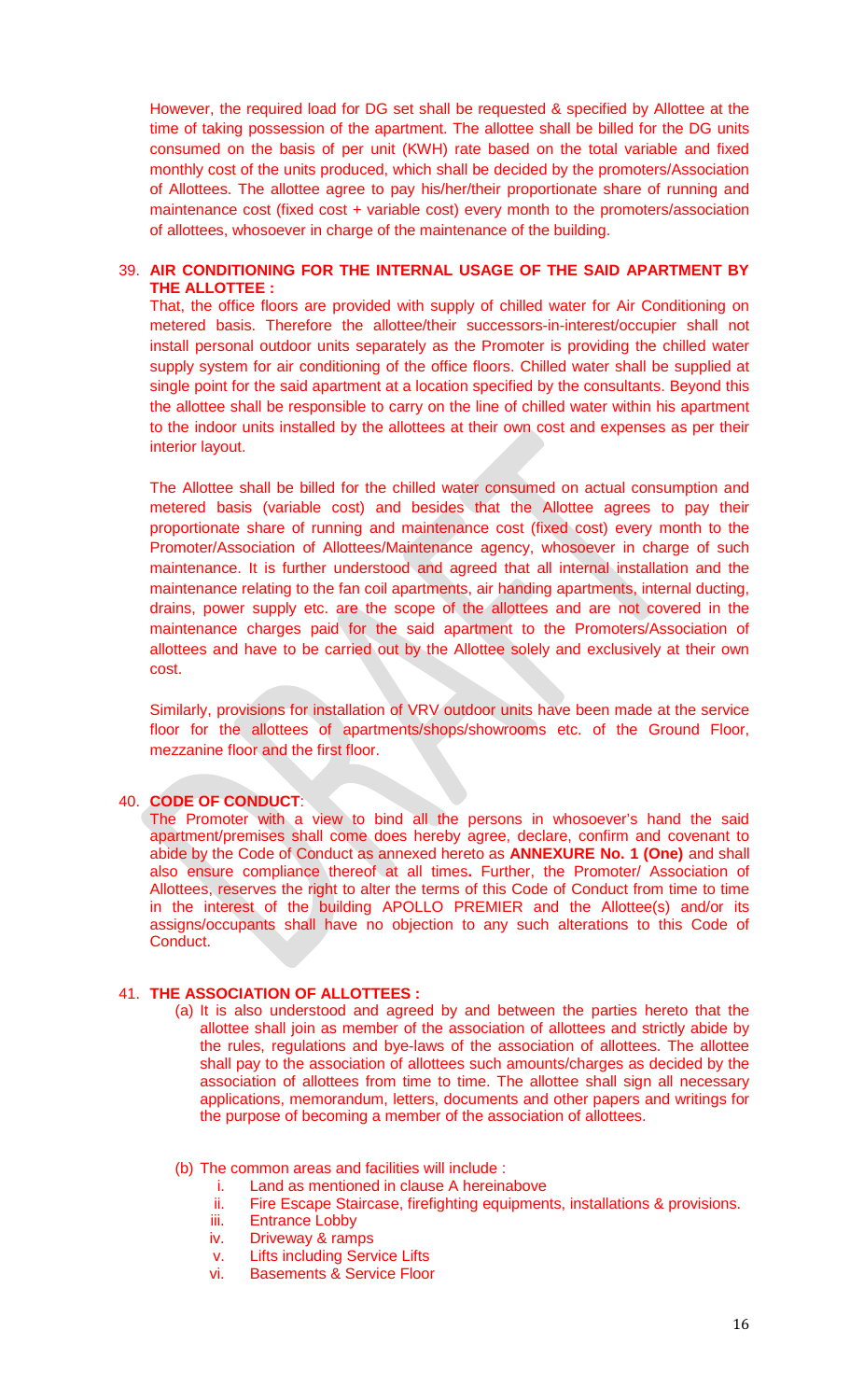- vii. Common ducts and common utility
- viii. Common areas lightning
- ix. Common areas security
- x. Maintenance of garden area
- xi. Cleaning of the external façade
- xii. Cleaning of common areas.
- xiii. Chilled Water supply for air conditioning & installations therefor
- xiv. Power Backup by generators & installations therefor
- xv. Water Supply (drinking & utility)
- xvi. Sewerage Treatment Plant (STP)
- xvii. CCTV surveillance system & security
- xviii. Panel rooms, panels, meters & all other electrical installations.
- xix. All other equipments, installation, services and area appurtenant to the services which are for common use.
- (c) The Allottee shall pay on offer for possession or before possession to the ASSOCIATION OF ALLOTTEES the following amounts:
	- i. Non-refundable sum of Rs. 10,000/- (Rupees Ten Thousand Only) towards application and entrance fee of THE ASSOCIATION OF ALLOTTEES;
	- ii. Rs. 200/- (Rupees Two Hundred Only) Per Sq. Ft. of the built-up area as interest free non-refundable security deposit in advance, which shall be the sinking fund of the association of allottees favouring the association of allottees.
	- iii. Rs. 72/- (Rupees Seventy Two Only) Per Sq. Ft. (exclusive of applicable taxes which is chargeable extra on the then prevailing tax rates) of builtup area for one year maintenance charges payable in advance. (These charges are fixed for the first year only will be effective from the date of offer of possession sent to the apartment holder, and will be revised as per actual subsequently).
	- iv. These maintenance charges shall be applicable / commenced from the date of completion certificate/occupancy certificate/completion certificate or offer for possession, whichever is later, of the building Apollo Premier irrespective of whether or not the Allottee has got the specified apartment registered in their name or taken the physical possession of the same. It is further agreed by the Allottee that the Allottee and/or its successors-ininterest shall not be entitled to raise any dispute in this regard and any dispute raised in this regard shall not be tenable and the Allottee shall be bound to pay the same in the manner as stated herein above. (Any other applicable tax, charges or statutory levies or liabilities present or future are payable extra).
- (d) The Promoter represents and warrants that they will maintain a separate account in respect of amounts received on behalf of The Association Of Allottees from The Allottee as advance or deposit, sums received towards the outgoings, legal charges and will utilize the amounts only for the purpose for which they have been received, till the time The Association Of Allottees is handed over to the occupants/owners.
- (e) That, the Allottee irrevocably agrees and confirms to follow and abide by the model code of conduct as contained hereinabove and to irrevocably abide by the rules and regulations of The Association Of Allottees to be framed by The Promoter or otherwise. The Allottee is aware, and acknowledges that the aforesaid maintenance charges and the other outgoings will be based on the rules and regulations and bye-laws of The Association of Allottees.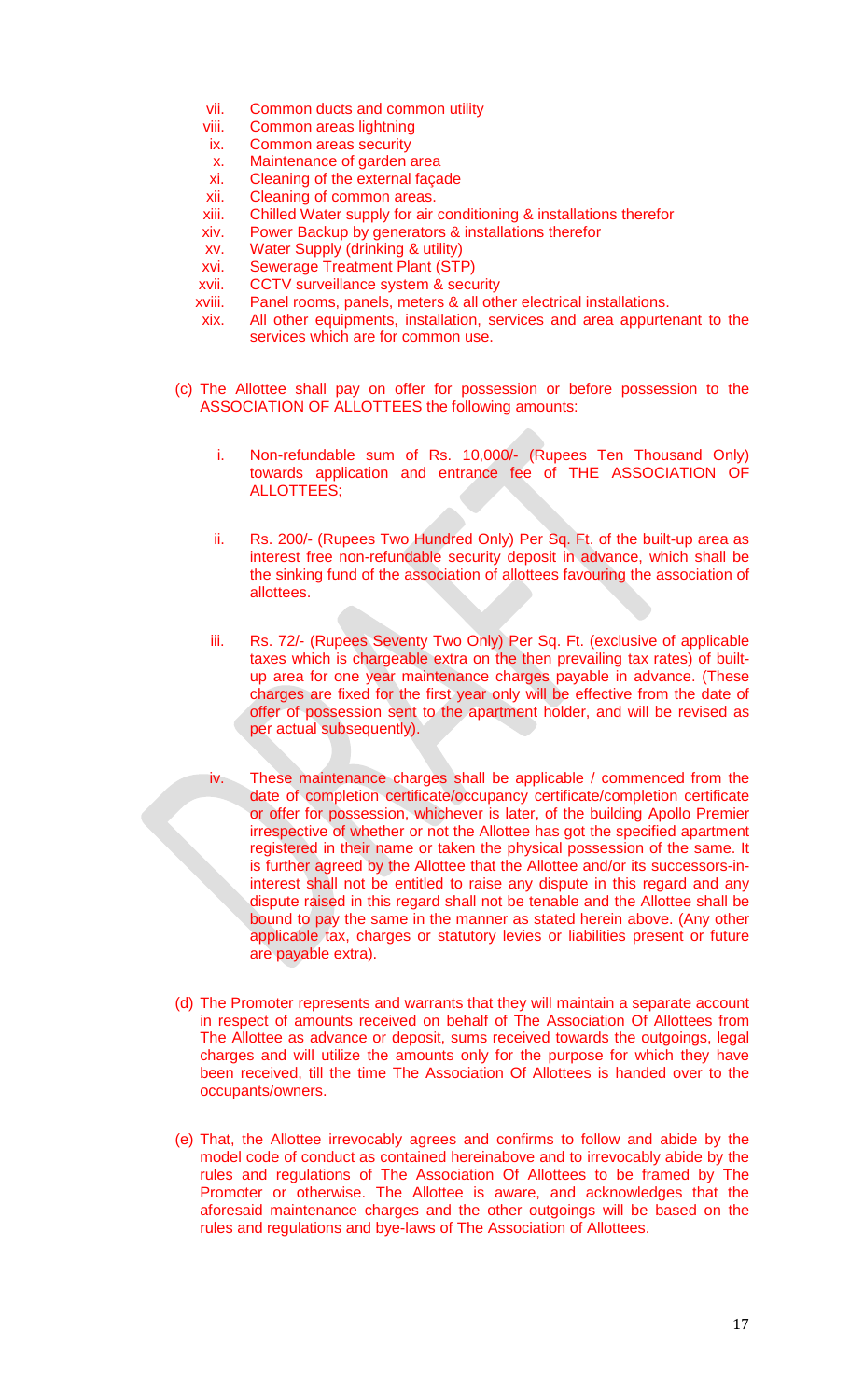- (f) That, notwithstanding anything contained herein, at the request of The Allottee, The Promoter will upon receipt of payment of the entire Consideration as stipulated herein together with the other amounts mentioned herein, permit the Allottee or its authorized representatives to enter upon the said Premises for the purpose of carrying all fit outs and interior decoration within the said Premises subject to applicable laws and permissions. All necessary approvals/ permissions / consents required for such fit outs/interior decoration shall be obtained by The Allottee at their own costs from IMC and /or other concerned authorities if applicable .The Allottee shall provide The Promoter the details of the fit-outs to be carried out in the said Premises and seek its prior approval prior to the commencement of the fit-outs and The Allottee / contractor / sub-contractor / agencies / architect and other professionals carrying out such interior decoration and or fit out work shall strictly follow and adhere to the fit out guidelines as laid down in the Code of Conduct by the Promoter / maintenance agency / Association Of Allottees. The Allottee shall be liable to pay and hereby agree and undertake to pay The Allottee's proportionate share as provided herein in the common maintenance charges, expenses and outgoings including water and electric bills from the date of completion certificate/occupancy certificate. The Allottee shall however pay its proportionate share in the assessment, municipal taxes / cess and revenue / and other taxes as levied from time to time by statutory authorities from the date of this reservation.
- (g) The Allottee shall not do or permit to be done any act or thing which may render void or voidable any insurance Policy of the said Building / installations / equipment's or any part thereof or whereby any increased premium, shall become payable, in respect of Apollo Premier.
- **42. INSPECTION :** At the time of handing over of the possession, the allottee shall thoroughly inspect the apartment in respect of all the fitments, installations, workmanship and finishes and taking of possession shall be deemed to mean that the allottee has satisfied himself/herself/themselves in respect of all the installations and the provisions are intact and in place and no further complaint in this regard shall be covered/entertained thereafter.
- 43. It is further clarified that the Stamp Duty, Registration charges and all other incidental and legal expenses for execution and registration of any agreement/ document/ sale deed executed between The Promoter and The Allottee shall be borne by The Allottee. The charges of mutation proceedings in all govnerment/semi-government & local departments etc. and applicable property taxes or proportionate shares of any Land Revenue or taxes shall also be borne exclusively by The Allottee from the date of completion certificate/occupancy certificate/completion certificate of the building APOLLO PREMIER or registration of sale deed whichever is earlier. These are not included in the total price mentioned hereinabove in clause 1.2.
- 44. The Allottee hereby agree that he/she/they shall take No Dues Certificate from the Promoter / maintenance agency / Association Of Allottees before any sale/transfer of the said apartment to any third party.

IN WITNESS WHEREOF parties hereinabove named have set their respective hands and signed this Agreement for Sale at presence of attesting witness, signing as such on the day first above written.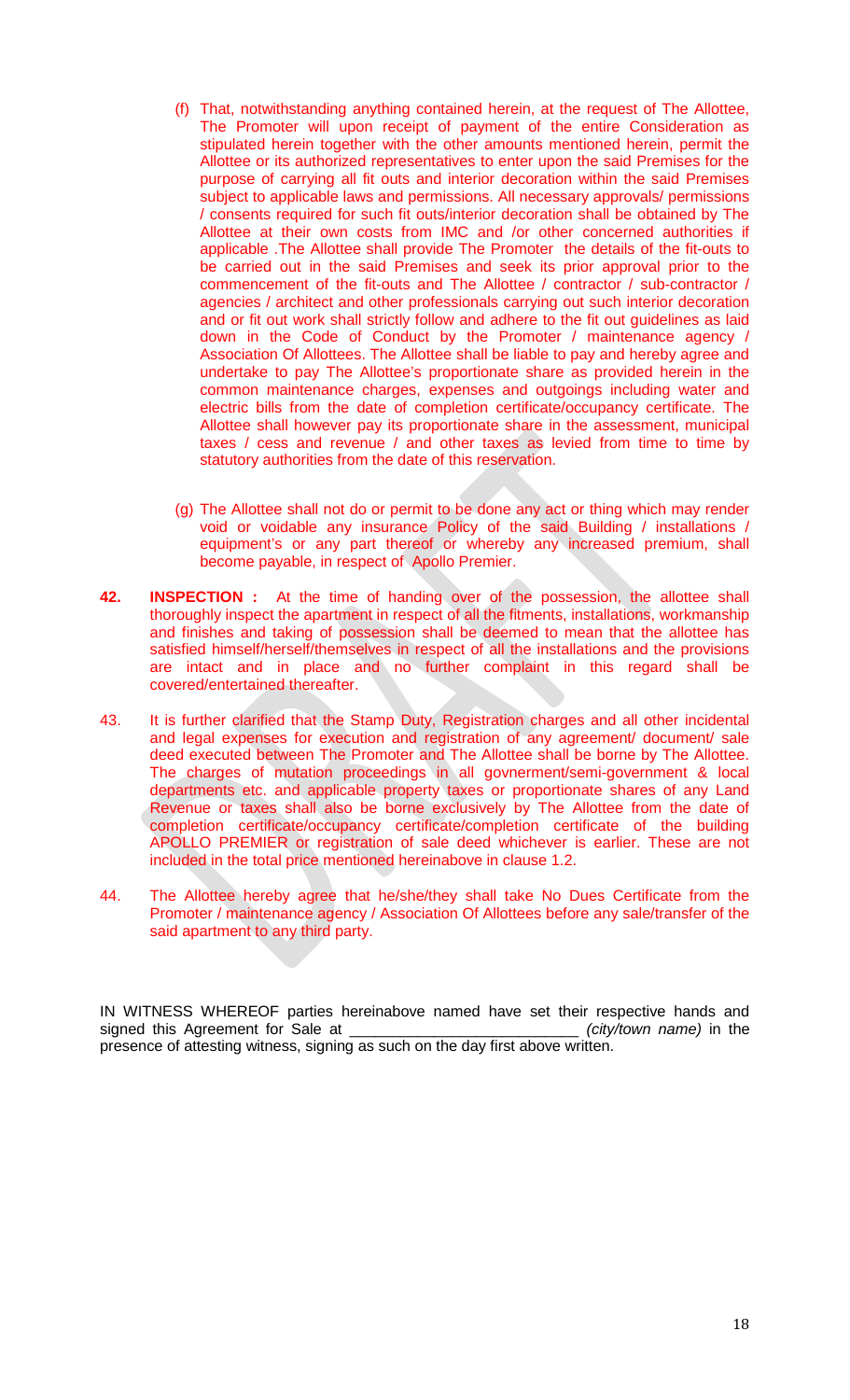# **SIGNED AND DELIVERED BY THE WITHIN NAMED:**

|                  | Allottee : (including joint buyers)                                           |                        |
|------------------|-------------------------------------------------------------------------------|------------------------|
| (1)              |                                                                               | Please affix           |
|                  | Name                                                                          | photograph<br>and sign |
|                  | Address __________________________________                                    | across the             |
|                  |                                                                               | photograph             |
|                  |                                                                               |                        |
| (2)              |                                                                               |                        |
|                  | Name                                                                          | affix<br>Please        |
|                  |                                                                               | photograph<br>and sign |
|                  |                                                                               | across the             |
|                  |                                                                               | photograph             |
|                  |                                                                               |                        |
|                  |                                                                               |                        |
|                  | SIGNED AND DELIVERED BY THE WITHIN NAMED:                                     |                        |
| <b>Promoter:</b> |                                                                               |                        |
| (1)              | Signature (Authorised Signatory) _______                                      | Please<br>affix        |
|                  |                                                                               | photograph             |
|                  |                                                                               | and sign               |
|                  |                                                                               | across the             |
|                  |                                                                               | photograph             |
|                  |                                                                               |                        |
|                  |                                                                               |                        |
|                  | on in the presence of:<br>At $\overline{\phantom{a} \phantom{a} \phantom{a}}$ |                        |
|                  |                                                                               |                        |
|                  | <b>WITNESSES:</b>                                                             |                        |
|                  |                                                                               |                        |
| 1.               | Signature                                                                     |                        |
|                  | Name ____________                                                             |                        |
|                  | Address <b>Management</b>                                                     |                        |
|                  |                                                                               |                        |
|                  |                                                                               |                        |
|                  |                                                                               |                        |
| 2.               | Signature _________                                                           |                        |
|                  |                                                                               |                        |
|                  |                                                                               |                        |
|                  |                                                                               |                        |
|                  |                                                                               |                        |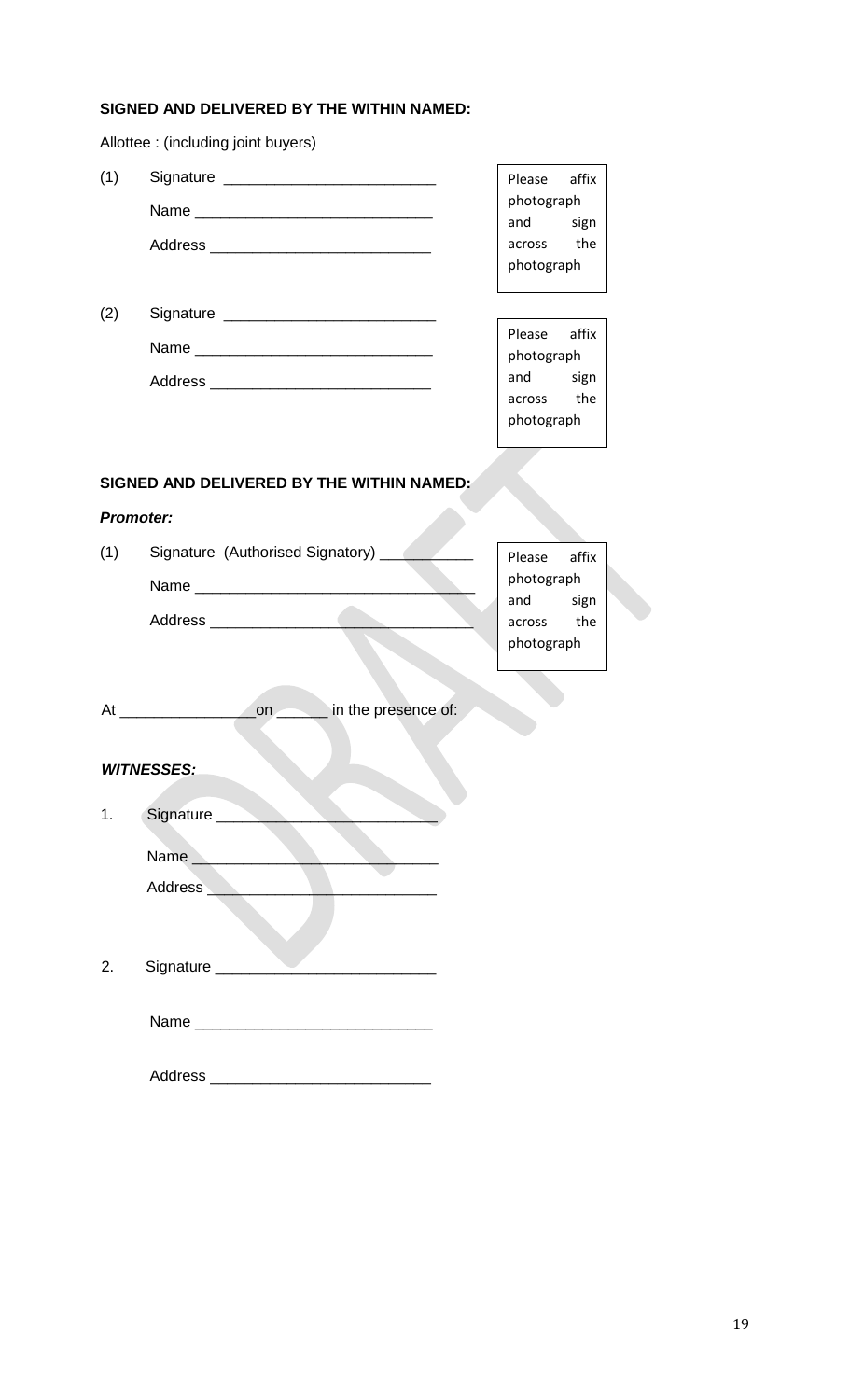# **SCHEDULE - A**

### **DESCRIPTION OF THE APARTMENT / APARTMENT**

All portions of apartment no. **\_\_\_** on the **\_\_\_\_ Floor** in **"Apollo Premier"** admeasuring **\_\_\_\_ sq. ft. carper area** together with proportionate undivided share of the SAID LAND on which the building has been constructed with further rights to use of common areas, passages, privileges, benefits of the building.

The relevant areas are mentioned below:

Carpet Area:

Built-up Area:

Super Built-up Area:

Exclusive Terrace Area (Included in Super Built-up Area):

THE SAID APARTMENT is bounded as under:

Towards East :

Towards West :

Towards North :

Towards South :

## **DESCRIPTION OF THE COVERED PARKING**

car park(s) accessible by motorable driveways and ramps as per the parking layout to be provided in the \_\_\_\_\_ second/third basement.

Parking no. shall be allotted on or before giving the possession of the apartment on obtaining occupancy or completion certificate.

Parking No.:

Basement No.: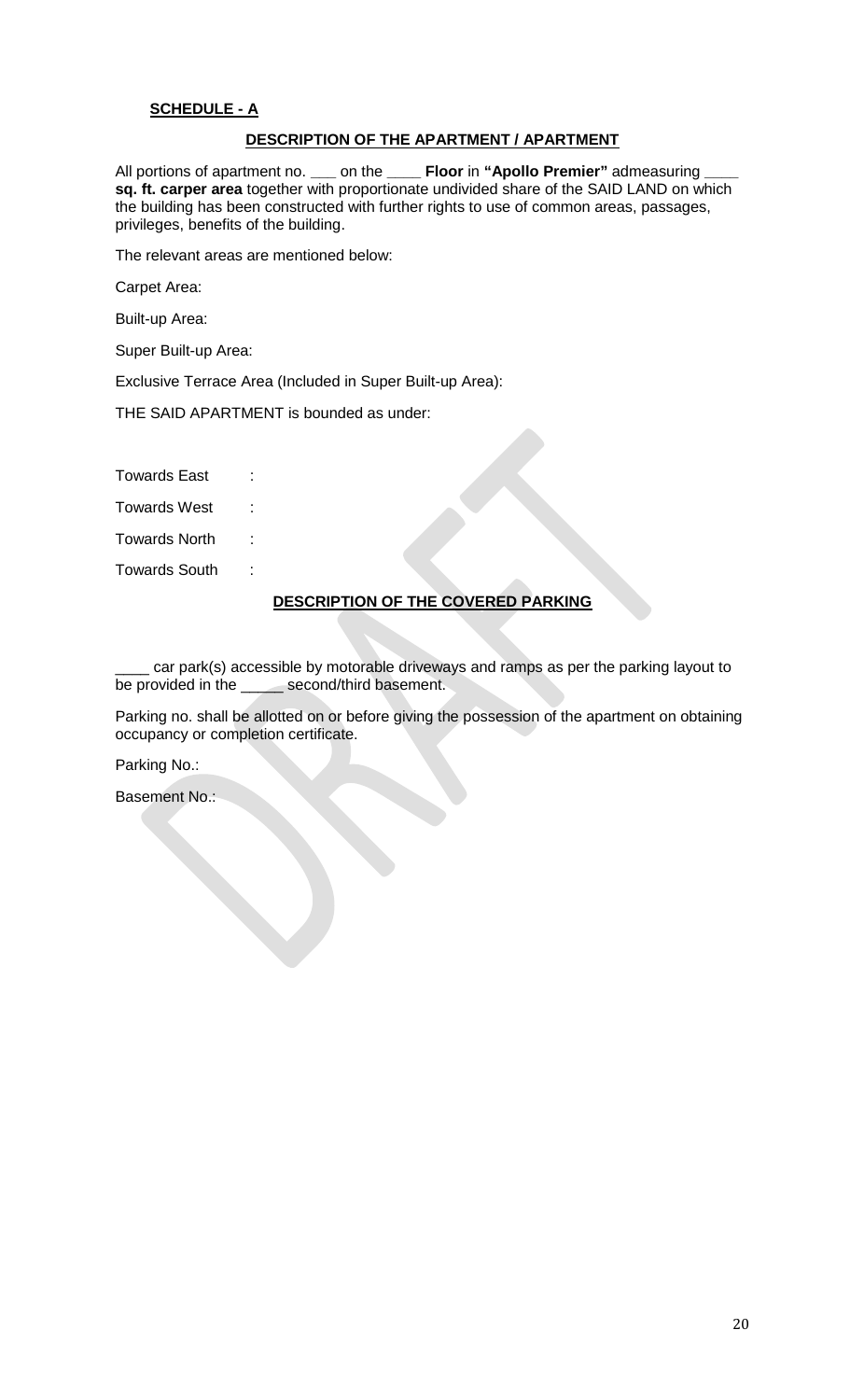# **SCHEDULE B**

**FLOOR PLAN OF THE APARTMENT**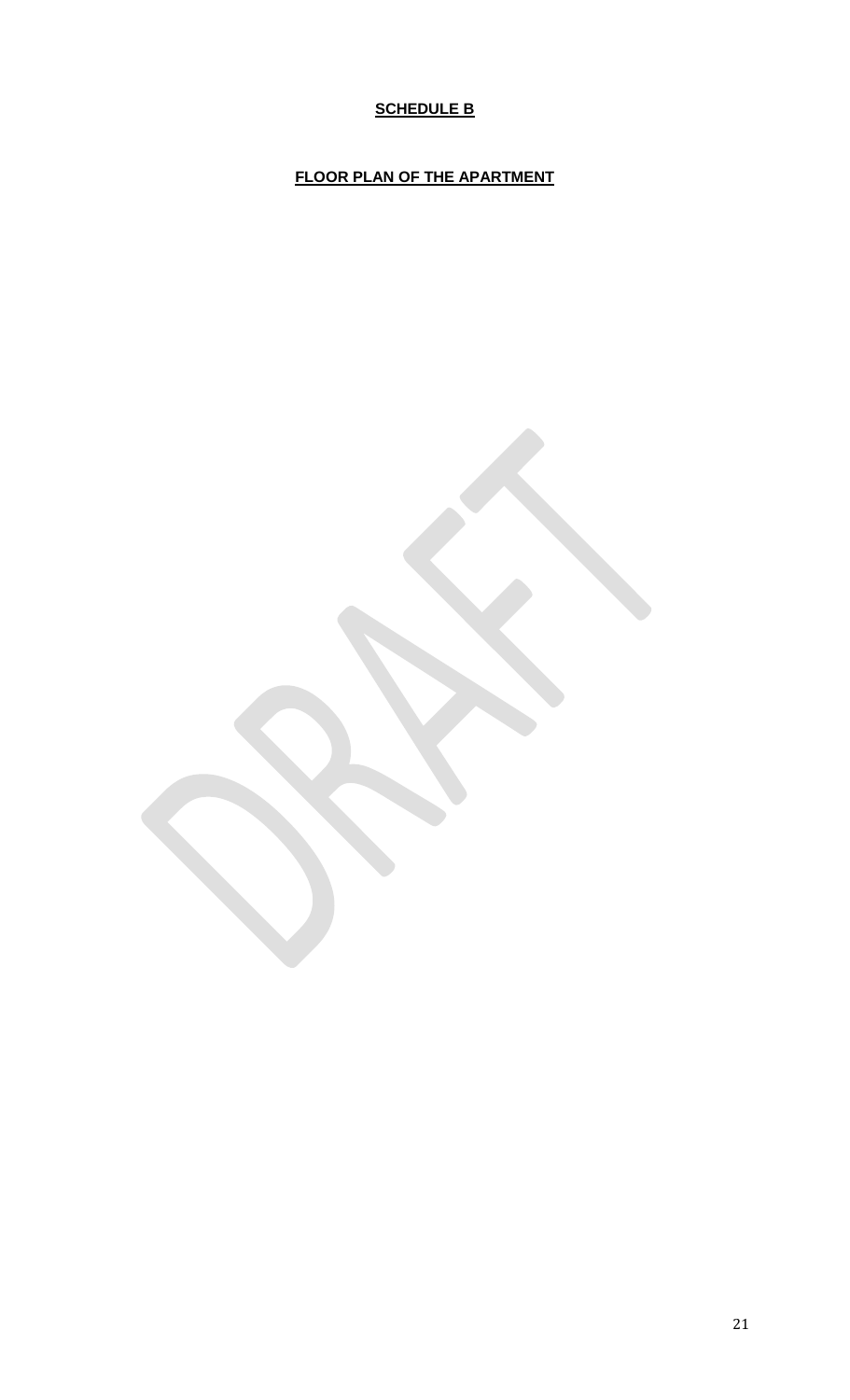# **SCHEDULE C**

# **(PAYMENT PLAN – BOOKING AFTER RERA REGISTRATION)**

The Total consideration as above of THE SAID APARTMENT has been customized on request of the Allottee and as mutually agreed by both the parties hereto, will be payable subject to TDS is payable as under :

| Sr. No. | <b>Stage of Work</b>                                                 | <b>Consideration</b><br><b>Amount</b> | Amount (Rs.) |
|---------|----------------------------------------------------------------------|---------------------------------------|--------------|
|         | On Booking                                                           | 10%                                   |              |
| 2       | Within 30 days from the date of booking and<br>signing of agreement. | 30%                                   |              |
| 3       | On commencement of 9 <sup>th</sup> Floor Slab                        | 30%                                   |              |
| 4       | On commencement of Brickwork of the said<br>apartment.               | 10%                                   |              |
| 5       | On commencement of Internal plaster of the said<br>apartment.        | 5%                                    |              |
| 6       | On commencement of Finishing                                         | 5%                                    |              |
|         | On offer of Possession                                               | 10%                                   |              |
|         | TOTAL AMOUNT                                                         |                                       |              |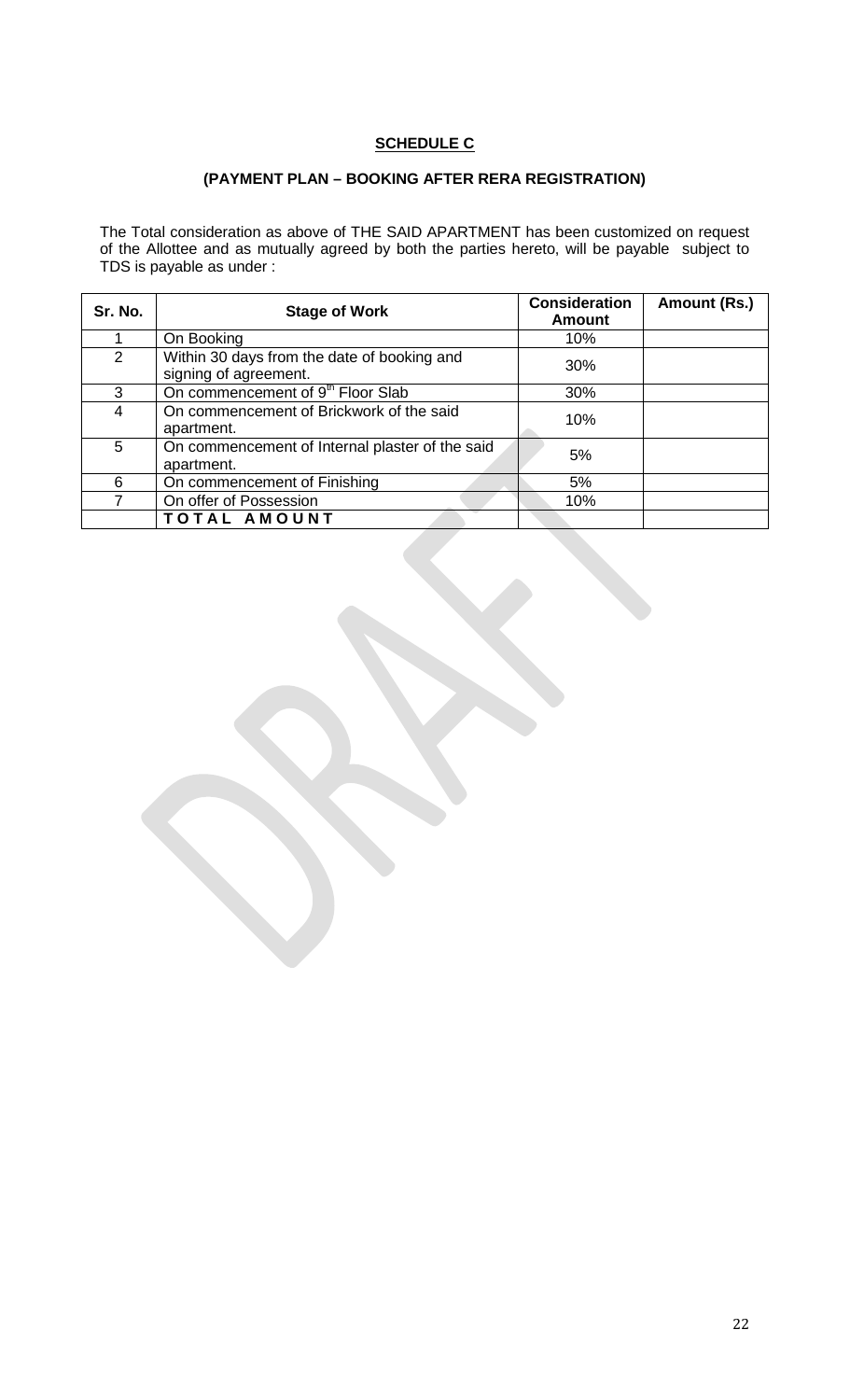# **SCHEDULE D – APARTMENT SPECIFICATIONS**

# **WALLS, COLUMNSAND CEILING**

- At least 100mm thick partition duly plastered on both sides (Cement Plaster/Gypsum Plaster/Redi-mix Plaster) finished and provided with one coat of paint.
- Dado in toilet and pantry to be ceramic tiles upto 1200 mm Level.
- All Ceilings within the apartment to be exposed concrete with natural finish. No false ceiling work or plaster on ceiling to be provided by the promoter.
- Ceilings to carry firefighting pipes, fire alarms and sprinklers as per Fire and NBC building norms. The layout of the pipes and sprinklers cannot be disturbed. If the Allottee decides to get false ceiling work done in the said apartment, the allottee shall make sure that these norms are followed and fire alarms and sprinklers are brought down to the false ceiling bottom level. The Allottee shall take written approval from the promoter / association of allottees prior to beginning any false ceiling works and obtain an NOC from the promoter/ association of allottees once the fit outs are finished prior to commencement of business operations in the said apartment. If the Allottee fails to obtain said NOC, he/she shall be liable for any violations in the said norms.
- Columns within the office if any shall be rendered exposed concrete, if any.

# **FLOORING**

 Vitrified tiles within the apartment and ceramic/vitrified tiles in the toilet and pantry.

# **ELECTRIFICATION**

 One point three phase electrical supply to be metered by prepaid meters with a distribution box suitable for the required load of the apartment to be provided to each apartment at an appropriate location near the entrance. All internal wiring, fixtures and fittings etc to be carried out by the allottee at her/his/their own cost & expenses. `

# **PLUMBING, TOILETS & PANTRY**

- Sanitary & C.P. fittings to be of Jaquar or similar brand.
- Provision for water line & drainage outlet and adequate points.

## **DOORS, WINDOWS AND GLAZING**

- o Fixed Glass panels with aluminum mullions and hardware to be provided on the façade.
- o Glass panels and glass door and hardware to be provided at the entrance of each office.
- o Toilet and Pantry doors to be laminated flush doors.

## **HVAC**

- o As the building is centrally air conditioned, a single point chilled water supply (High-side only) with BTU meter shall be provided to each apartment. Interior ducting, piping, FCUs, AHUs, drains, power supply etc. shall be in the Allottees scope at her/his/their own cost & expenses.. This is to be governed as per clause No. 39 of this agreement.
- o Exhaust duct to be provided in an independent shaft for toilet and pantry

## **POWER BACK UP**

o Single point DG connection can be provided at an additional cost as mentioned in the agreement for sale provided that the allottee chooses to opt for the said connection. Independent DG sets are strictly not allowed. This is to be governed as per clause No. 38 of this agreement.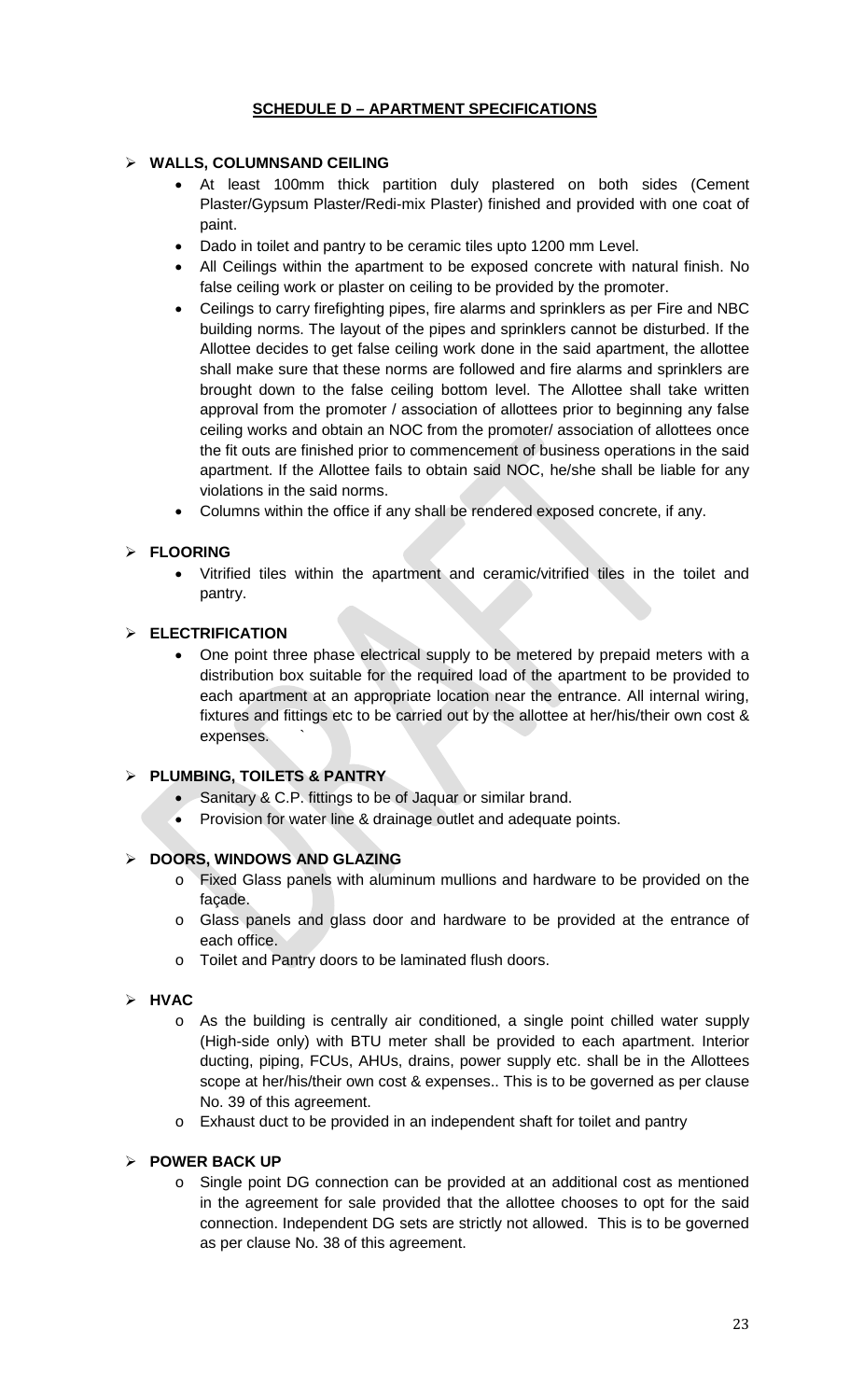# **NETWORK CONNECTIVITY**

o LV duct provided adjacent to all offices to carry wires required for telephone, TV and internet connections. Note that the Promoter shall not be providing these connections to the allottee. If the Allottee wishes to opt for any or all of these services, he/she shall be required to carry out any wiring within the adjacent LV duct only and not carry any wires in any of the common areas or on the building façade.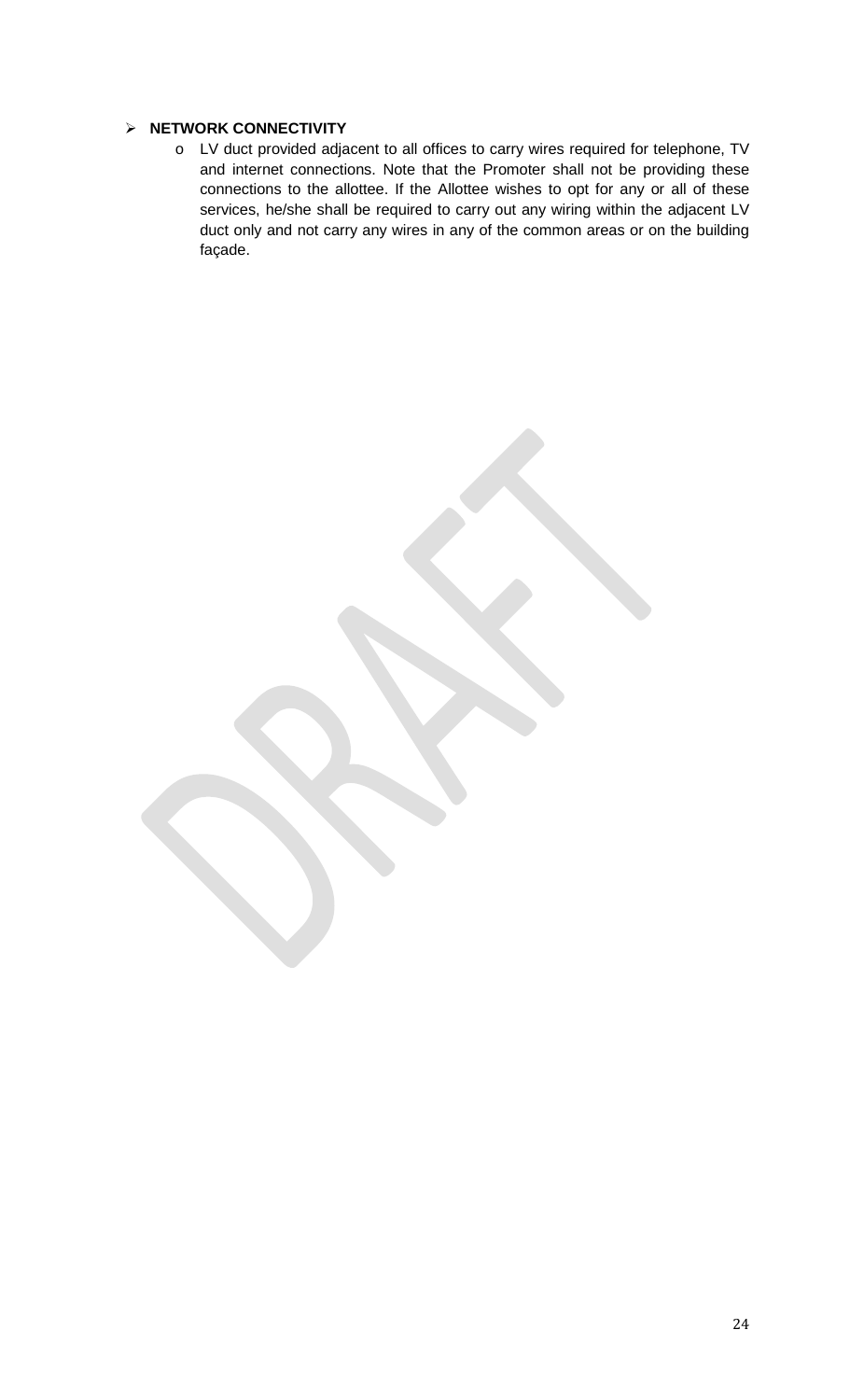# **SCHEDULE - E**

# **APOLLO PREMIER – PROJECT SPECIFICATIONS**

# **STRUCTURE**

- RCC structure with exposed concrete finish.
- Flat slab with circular columns and raft foundation.
- Retaining walls in the basement and shear walls for lift wells.

# **WALLS**

- EXTERIOR FAÇADE: Exposed concrete finish (Rendered)
- INTERIOR COMMON WALLS AND COLUMNS: Exposed concrete finish (Rendered) and Plaster (Either rendered or with paint)wherever applicable.

# **ELECTRIFICATION**

- o A single point connection will be taken from the state electricity supply body at 33kVA
- o The power for the building shall be stepped down by transformers located on the service floor to 440 Volts.
- o Supply of power shall be done through supply and utility panels provided at service floor level as per design provided by the MEP consultants.
- o Prepaid meters shall be installed for metering of all electrical consumptions either for common areas or for apartment owners.
- o Adequate corridor and passage lighting to be provided at appropriate points.
- o Yard lighting as per design of consultants to be provided.

# **FLOORING**

- GROUND FLOOR LOBBY
	- o A combination of Granite, Vitrified and/or Wood.
- LOBBIES & PASSAGES
	- o Granite and Vitrified Tiles.
- **SERVICE FLOOR** 
	- o Concrete finish
- PARKING BASEMENTS
	- Concrete surface grinded and coated with a dust proof and abrasion resistant coating. Paint markings for parking spots and adequate signage to be provided.

# **ELEVATORS and ESCALATOR**

- PASSANGER ELEVATORS: 6 Nos. provided and *provision only* for one private lift and two hydraulic lifts (From Ground to  $1<sup>st</sup>$  floor) to be allotted as per the sole discretion of the promoter
	- o Make: Schindler, Otis, ThyssenKrupp, Kone, Johnson or Similar.
	- o Capacity: 15 Passengers
- SERVICE ELEVATOR: 1 No.
	- o Capacity: 1000 kg
- *Provision Only* **of installation of escalator from ground to first floor, if required.**

## **AIR CONDITIONING**

- Centralized Air conditioning system with Chillers and Cooling Tower for Corridors and Lobbies excluding the service areas and service lobbies.
- All chillers (for common areas and all apartments of the building) to be on service floor and cooling towers to be on the roof top. No external apartments for air conditioning can be installed by any occupants of the apartments. Allottees shall be provided metered chilled water supply for their apartments.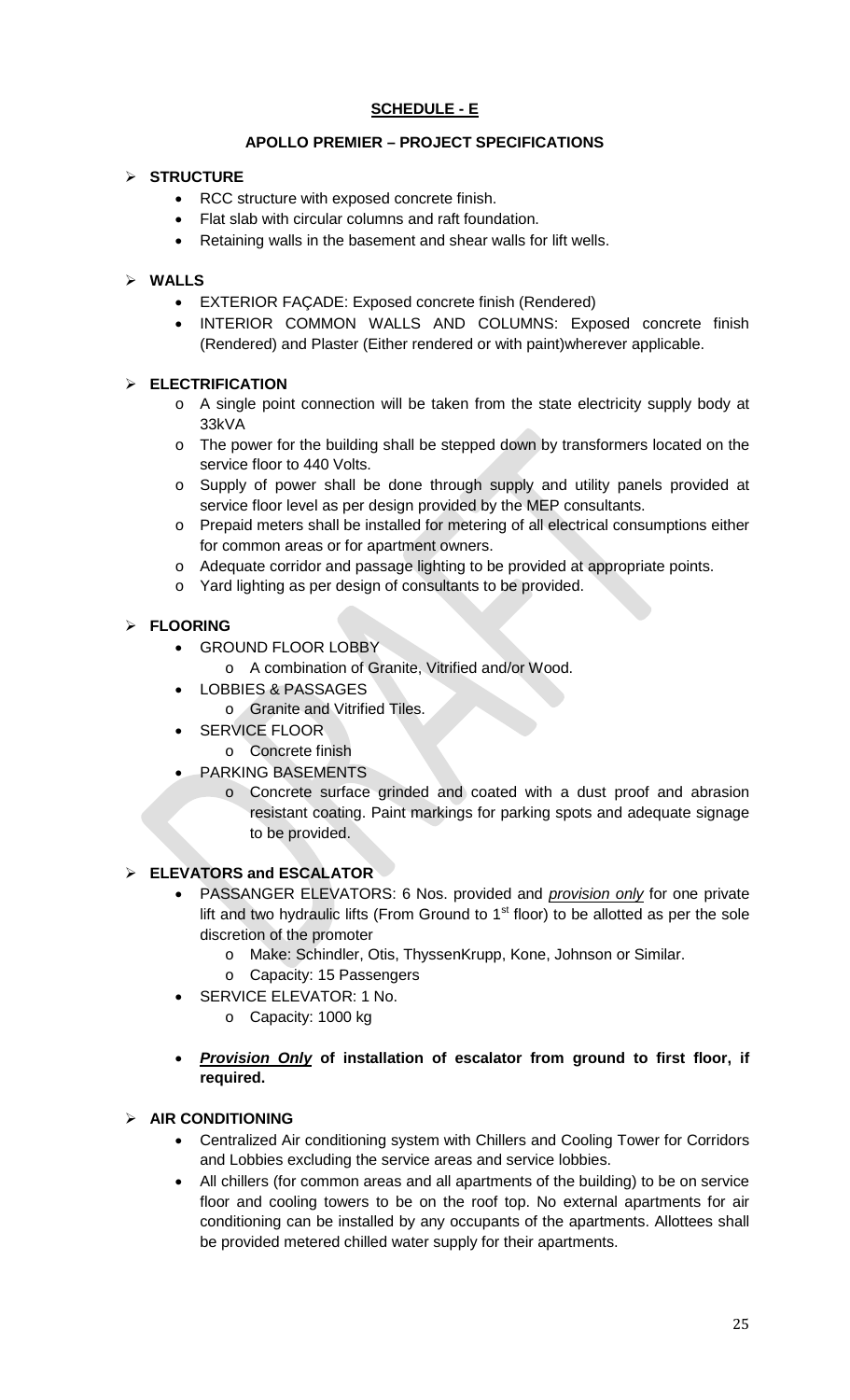# **POWER BACK-UP**

- DG sets of adequate capacity as suggested by consultant for power back-up for common areas.
- DGs located in the building periphery and service floor.
- Same DG sets to be used to provide powered backup to apartments on metered and proportionate generating and maintenance cost sharing basis if opted for by allottee.

# **FIRE DETECTION & FIGHTING SYSTEM**

- Addressable fire detection system as per Provisional Fire NOC.
- Fire fighting system including sprinklers on all floors as per Provisional Fire NOC.

# **PLUMBING, SEWAGE TREATMENT PLANT AND WATER TANK**

- o To be provided in the second basement.
- o Underground water tank to be provided as per drawings.
- o Entire plumbing network as per design provided by the consultants.

# **DEDICATED SERVICE FLOOR**

# **PARKING**

o Covered parking spaces to be provided on allotment basis in the basements and some spaces on the open area appurtenant to the building

# **SECURED CAMPUS**

o CCTV cameras to be installed at appropriate locations as suggested by consultants.

**Note:** All amenities and facilities contained herein and as contained in the Prakoshtha Declaration under Madhya Pradesh Swamitva Adhiniyam, 2000 registered vide e-registration no. MP179142016A1173158 dated 22.03.2016with the officeof the sub-registrar, Indore shall be governed as per the provisions in "The Declaration".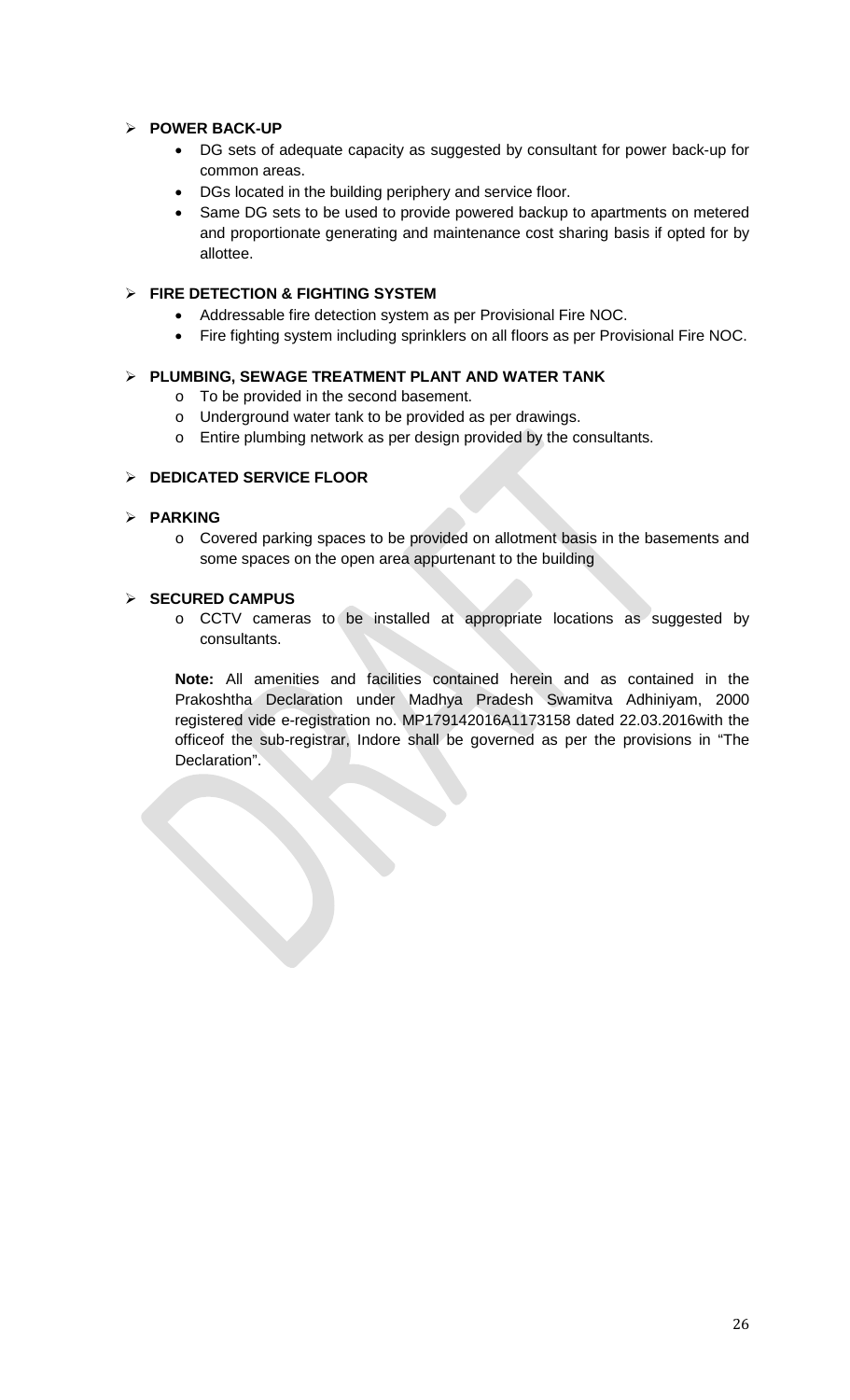# **ANNEXURE NO. 1 (ONE)**

# **CODE OF CONDUCT**

- (a) That, The Allottee shall after possession use Apartment for commercial purpose only and will not rent, sublet lease the same for any other purposes. Moreover, The Allottee also expressly agrees that he shall not make any additions or alterations in or outside the said Apartment, with or without the permission of any authority.
- (b) That, The Allottee shall keep the front, rear and side elevation of the said Apartment or other structure in which the said premises are situated on the same design as The Promoter have provided and shall not at any time alter the design, color of such elevation in any manner whatsoever. No air conditioners, coolers, grills, signage, or any other element/object shall be installed on the external façade of the building.
- (c) That, The Allottee, after taking possession of THE SAID APARTMENT shall not damage the structure or add any new wall in any circumstances whatsoever, with or without the permission of any authority, which will affect the living of other occupants. Also, The Allottee will do the repairing and maintenance of his Apartment immediately when needed and if he does not do so or is unable to do so, he will be solely responsible for the damage caused to others due to such lapse/ negligence, if any.
- (d) That, The Allottee shall not on receipt of possession as provided herein store in the Premises any goods which are of hazardous, combustible or dangerous nature or are so heavy as damage the construction or structure of the Building or storing of such goods which is objected by any authority and/or the concerned local authority and shall not carry or cause to be carried heavy packages which may damage the staircase, common passages, or any other structure of the Building or the Premises and The Allottee shall be liable for the consequences of the breach.
- (e) That, The Allottee shall not shift / alter windows / glazing / entrance doors / will not change colour scheme of wall facing towards the passages of the Premises and/or cannot put any advertisement board etc. on the walls facing towards the passage/ in the passage or will not carry out any changes in the Premises so as to increase the area of the Premises and/or put any grill which would affect the elevation and/or the façade of the Building and/or carryout any unauthorized construction in the Premises. In the event if such change is carried out by The Allottee they shall remove the same within 24 hours from receipt of written notice in that regard from The Promoter/maintenance agency/ASSOCIATION OF ALLOTTEES and restore it to its original condition at its own cost and expenses.
- (f) That, The Allottee after receipt of possession of the Premises as provided herein shall not demolish or cause to be demolished the Premises or any part thereof, nor at any time make or cause to be made addition or alteration of whatsoever nature to the Premises or any part of thereof, nor alternation in the elevation and outside façade or color scheme of the Building in which the Premises is situated and shall keep the portion, sewers, drain pipes in the Premises and appurtenances thereto in good tenantable repair and conditions and in particular, so as to support shelter and protect the other parts of the Building in which the Premises is situated and shall not chisel or in any other manner cause damage to columns beams, walls, slabs or RCC pardis or other structural members in the Premises without the prior written permission of The Promoter and/or ASSOCIATION OF ALLOTTEES.
- (g) That, The Allottee shall not throw any dirt, rubbish, garbage, or permit the same to be thrown from the Premises, in the compound common areas, refuge area, shafts, ventilation/A.C. ducts or any portion of the Land and the Building.
- (h) That, The Allottee shall not do any such filling which would lead to excess load on the slab and shall not enclose the refuge area or occupy the same or keep any materials, furniture, debris or other things in the refuge area or its adjoining premises so as to block the same at any point of time.